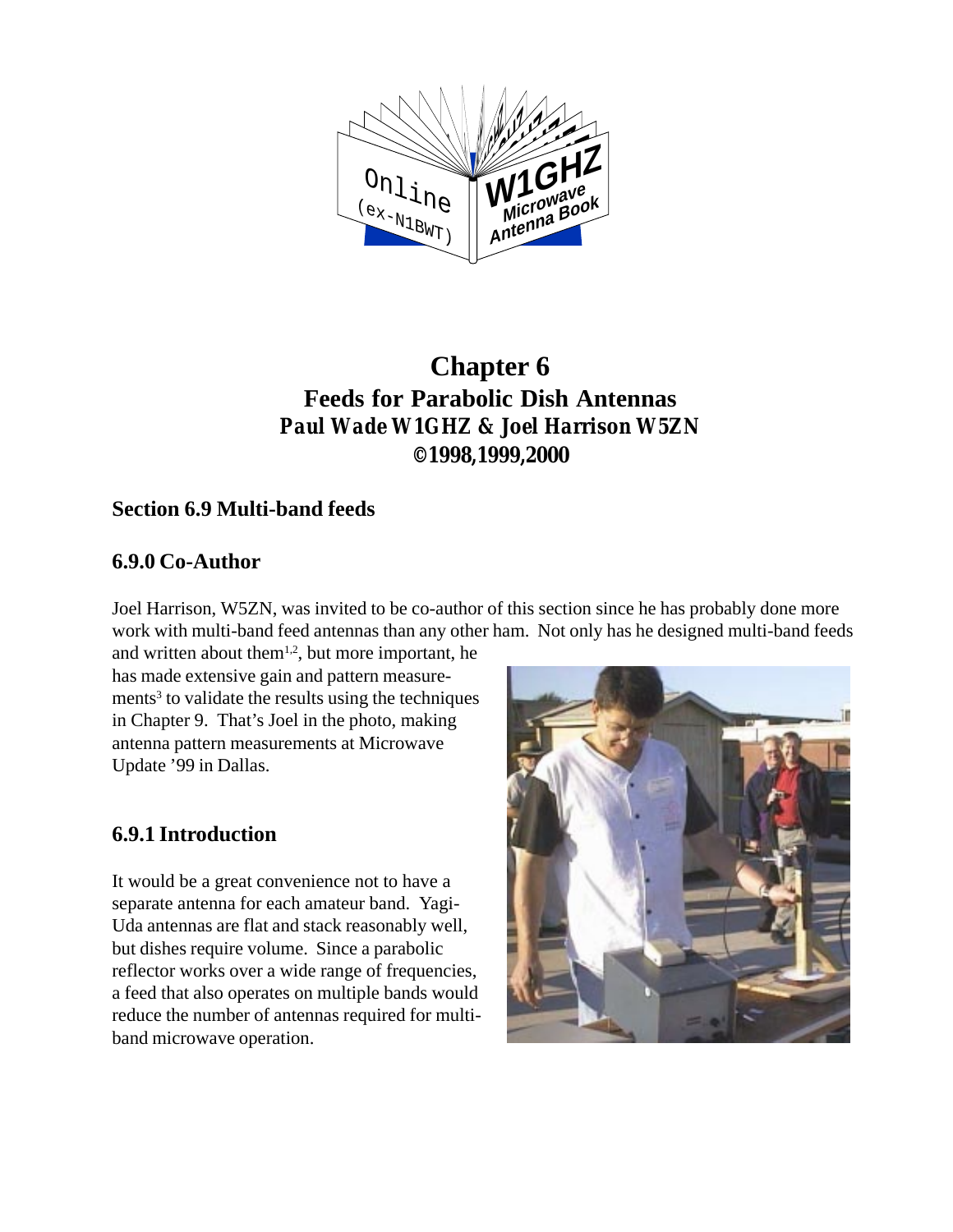Unfortunately, all multi-band antennas are a compromise, and what is compromised is performance. Even at HF, multi-band antennas have significantly lower performance compared to good single-band antennas. As we shall see, the performance of a dish with a multi-band feed is never quite as good as we can achieve with a good single-band feed, but some two-band feeds can come close enough to be acceptable.

The job of a feed antenna is to provide a radiation pattern that illuminates the parabolic reflector as uniformly as possible. This radiation pattern is controlled by the electrical dimensions of the feed, in wavelengths. Since any physical dimension must obviously be differing numbers of wavelengths at different frequencies, it would be impossible to have optimum dimensions at more than one frequency. We must choose a compromise, from one of several possible strategies:

- Choose dimensions that are equally far from optimum for two frequencies.
- Add additional physical structures for additional frequencies, hoping that interaction is small.
- Design a feed that operates in different waveguide modes at different frequencies.
- Optimize for a primary frequency and accept degraded performance at other frequencies.

We can find examples of all these compromise strategies.

Note that these are not broadband feeds, except for a few examples — a truly broadband feed is a much more difficult problem. It is hard enough to find a compromise that can achieve good operation over two bands, well separated but each relatively narrow. Broadband operation requires operation at all points in between as well, so the compromise much more difficult.

#### **6.9.2 Multi-band dipole feeds**

Multi-band dipole feeds use the second compromise strategy above, adding a dipole and reflector for each frequency. The classic multi-band feed is the WA3RMX triband feed4 , for 2304, 3456, and 5760 MHz, with a dipole and reflector for each band. The feed, shown in Figure 6.9-1, is printed on common epoxy-glass printed-circuit board, making it easily reproducible. A broadband tapered balun is also printed on the board, so simply attaching a length of semi-rigid coax cable makes it operational.

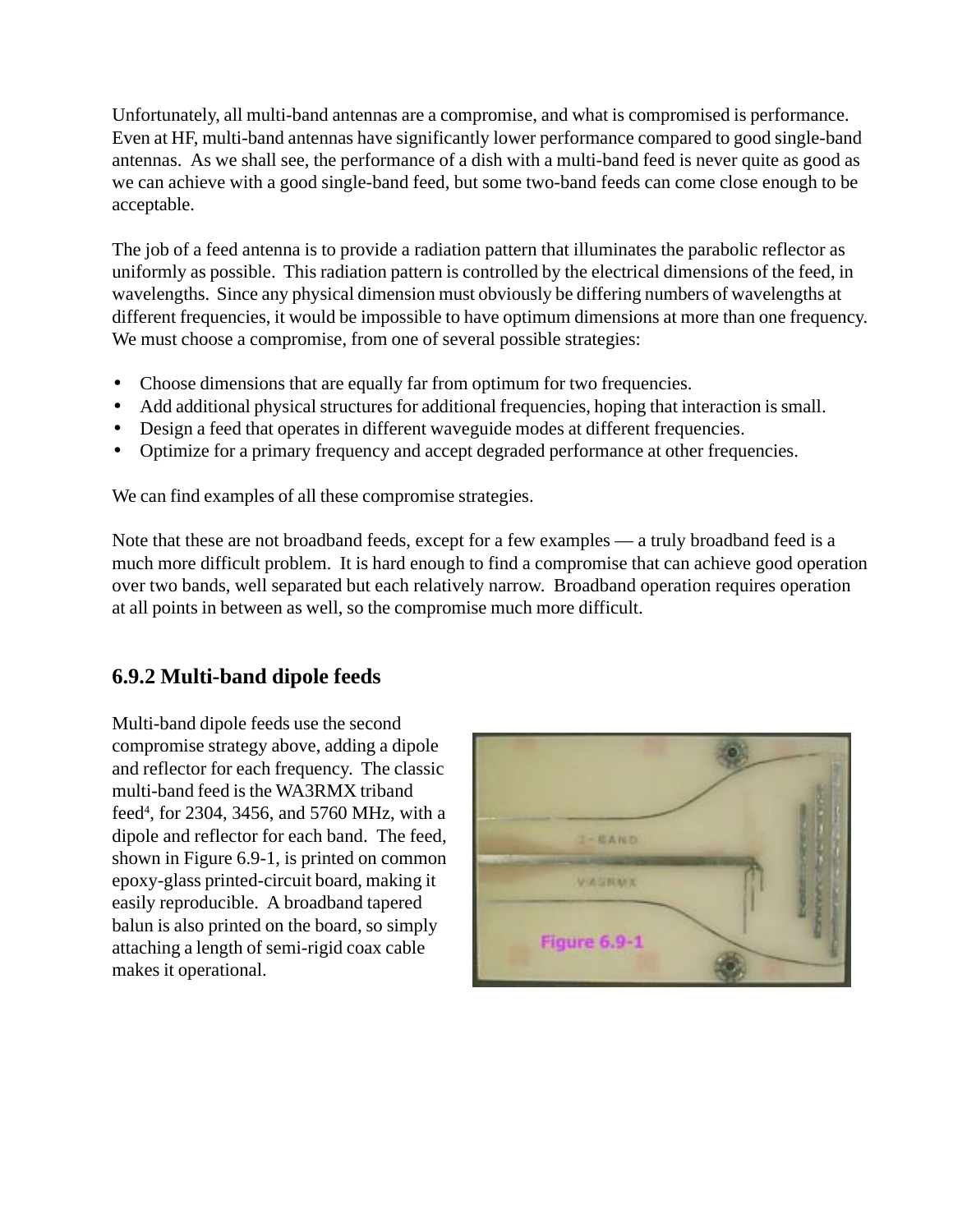The triband feed uses a split dipole, with one half printed on each side of the PCB. Each side has a half-dipole for each band, joined to the feedline at a common point like a fork with tines of different lengths. This means that energy for a given band reaches all three dipoles; the resulting radiation from the other dipoles is not significant on the lower two bands, but is detrimental to the radiation pattern at 5760 MHz.

One serious shortcoming of the printed-circuit approach is that the epoxy-glass board is rather lossy at microwave frequencies — and dielectric losses increase with frequency. The result is excess loss in this feed, just like additional feedline attenuation. The original *QST* article estimates the loss at 0.75 dB at 2304 MHz, 1.25 dB at 3456 MHz, and 1.5 dB at 5760 MHz. Since the loss is concentrated in the feed, maximum power is limited. The article includes a photo of a feed destroyed by 200 watts at 2304 MHz, and others have reported serious damage by as little as 10 watts at 5760 MHz. Power that is cooking the feed is not being radiated, just wasted.

The additional complication of the printed-circuit board dielectric makes antenna calculations more difficult; I was able to calculate radiation patterns using a 3D simulation program, Zeland<sup>5</sup> IE3D. One thing that is apparent in the calculated patterns is a gain dip in the plane of the printed–circuit board, as energy that is propagating through the length of board is attenuated. This dip is apparent in the E-plane patterns in Figures 6.9-2, 3, & 4 (the dip is arbitrarily shown as 6 dB on all bands). I wasn't sure that the **PHASEPAT** program would accurately account for this dip when calculating efficiency, so I ran the efficiency calculations with and without the dip. The difference in efficiency was negligible, probably since the narrow dip angle is hidden by feed blockage. What is not negligible is the excess loss of the PCB, which is not accounted for by **PHASEPAT**, so we must reduce the calculated efficiency accordingly.

The calculated radiation patterns and efficiency at 2304 MHz are shown in Figure 6.9-2. At this frequency, the feed is comparable to the simple dipole-reflector feed in Figure 6.2-1, with slightly lower efficiency peaking at an *f/***D** of about 0.28. For a normal feed, we would expect the real efficiency to be about 15% lower, but for the triband feed we must further reduce the estimate to account for PCB losses. Still, we might expect a very deep dish with this feed to approach the efficiency of a single-band feed, perhaps 50%. (Note that a shallower dish of the same size with a good feed can be significantly better).

At 3456 MHz, the calculated radiation patterns and efficiency are shown in Figure 6.9-3. The feed at this frequency is also comparable to Figure 6.2-1, so can expect that it will work well on this band. The excess PCB loss is slightly higher, so we might expect a deep dish with this feed to have perhaps 40% efficiency, down a bit from 2304 MHz. The reduced efficiency might be a good compromise for having multi-band operation, if it works as well on the other bands.

Finally, at 5760 MHz, we see a significant difference. The radiation patterns in Figure 6.9-4 have major sidelobes that reduce the calculated efficiency. In addition, the excess PCB loss is much higher, so we can expect a deep dish with this feed to have fairly low efficiency, no more than 30%.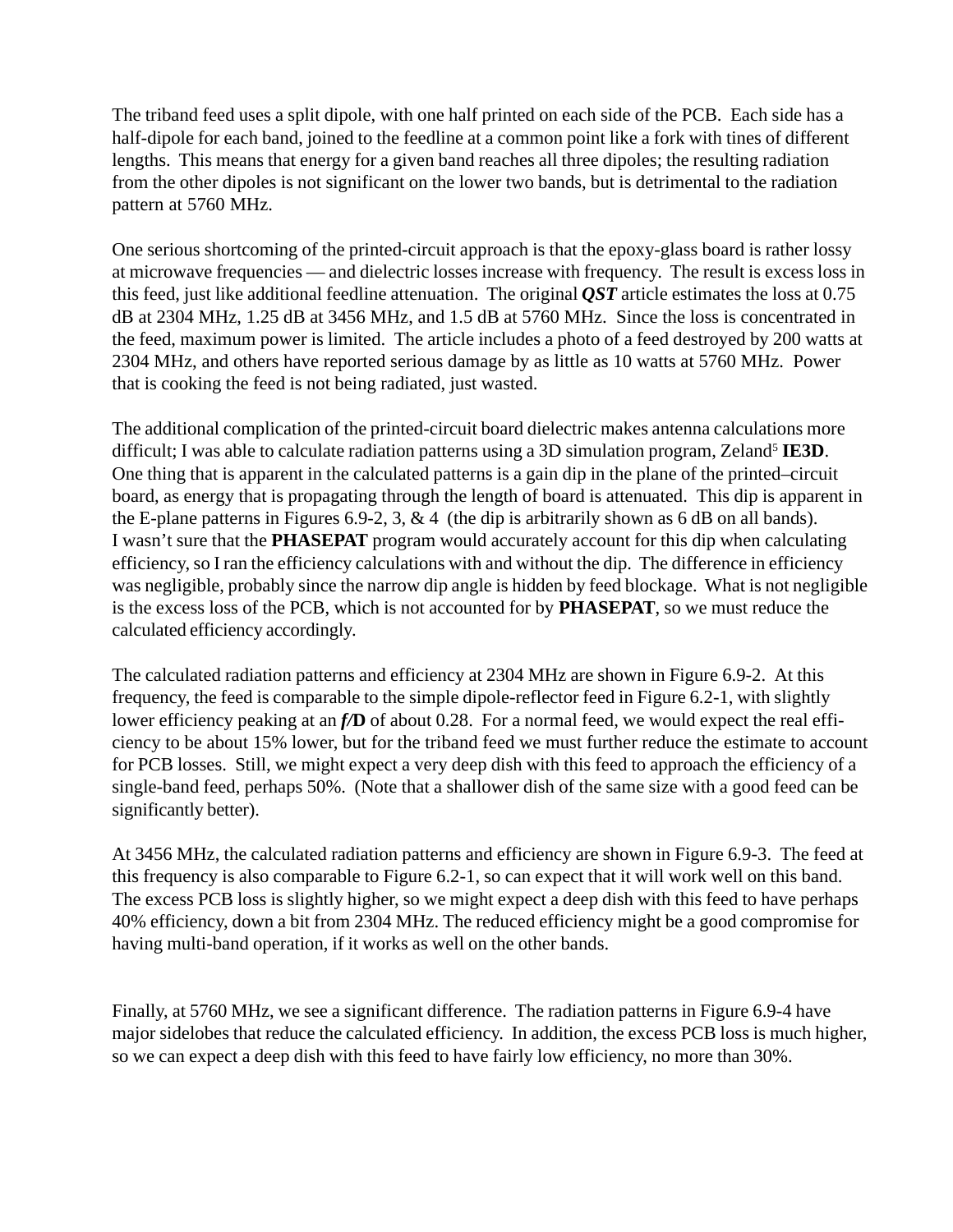

## **WA3RMX triband feed at 2304 MHz, by Zeland IE3D**

**W1GHZ 1998**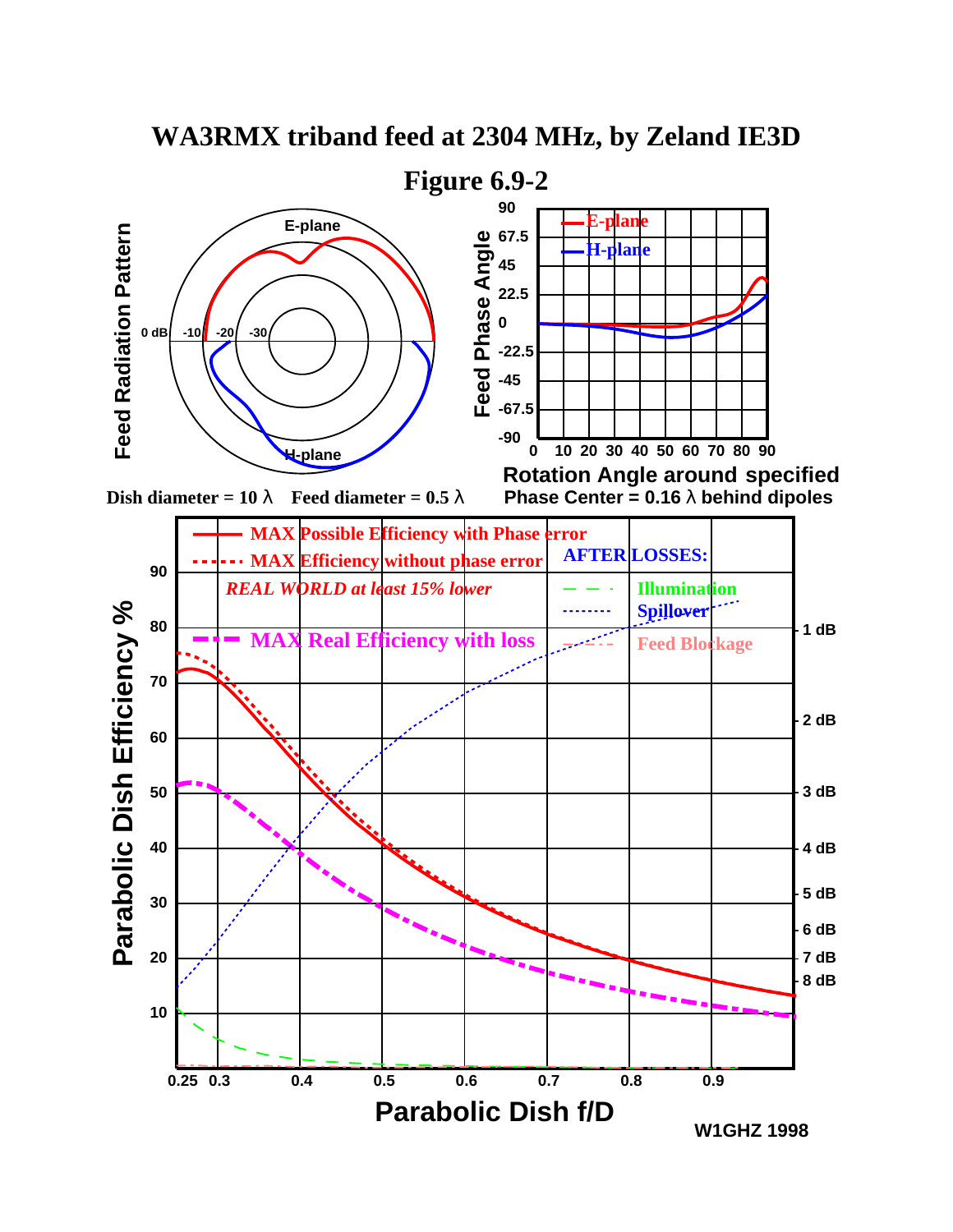

## **WA3RMX triband feed at 3456 MHz, by Zeland IE3D**

**W1GHZ 1998**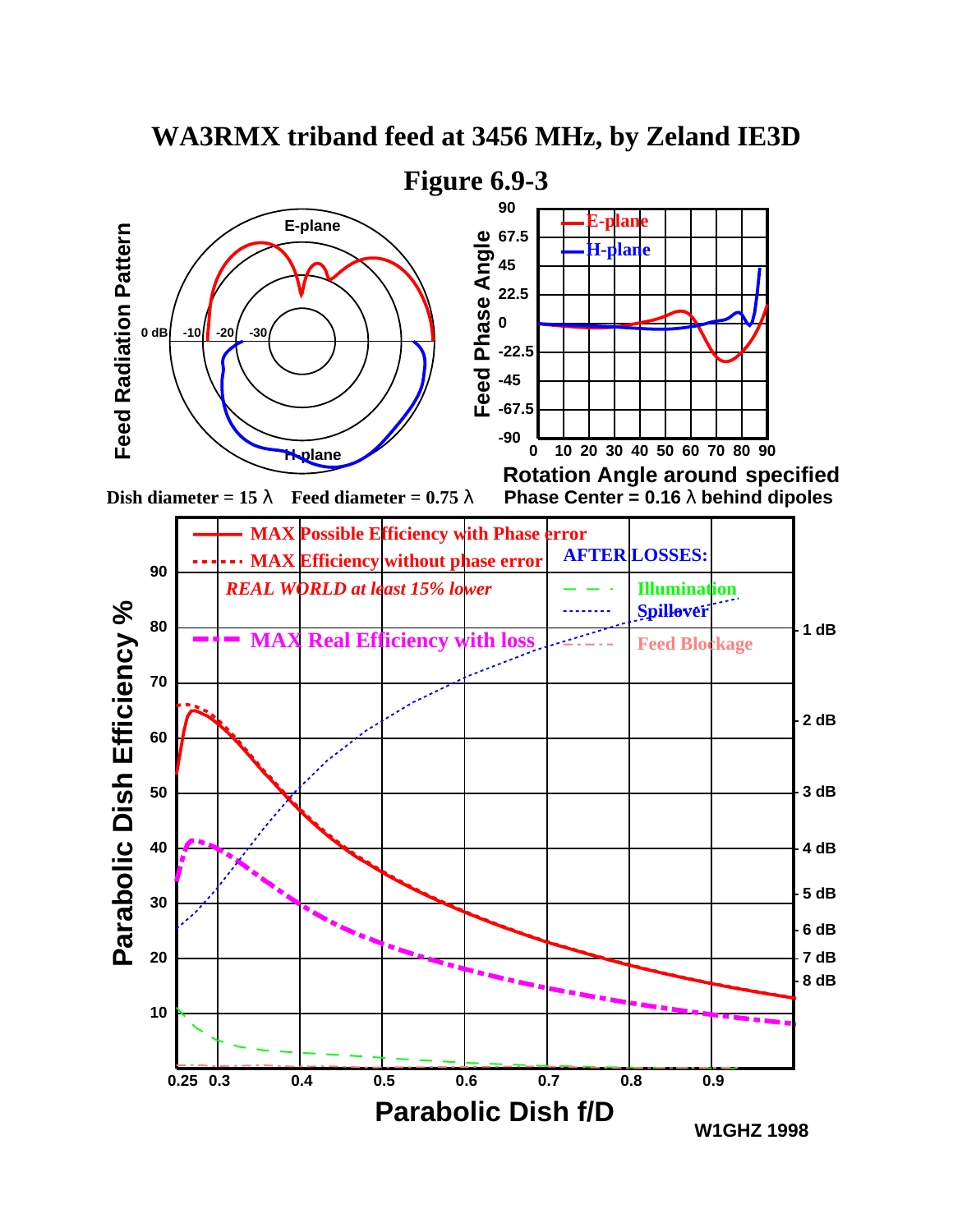

## **WA3RMX triband feed at 5760 MHz, by Zeland IE3D**

**W1GHZ 1998**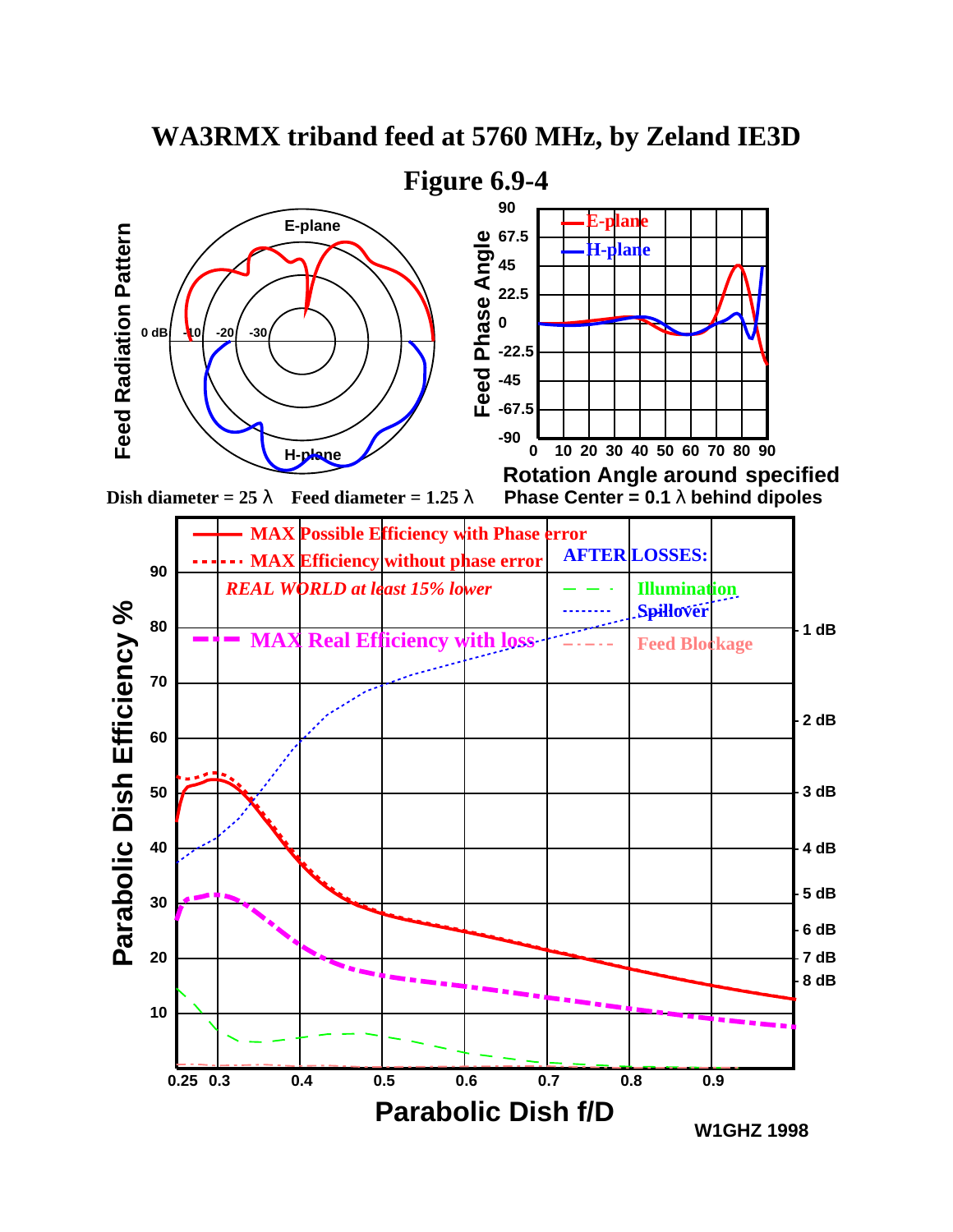

The Zeland **IE3D** simulator also calculates currents in the antenna. When we examine the currents in the triband feed at the different frequencies, shown in Figure 6.9-5, we can begin to understand why the performance is degraded at the highest frequency. At 2304 MHz, the current is concentrated in the longest dipole, so the radiation is predominantly from that dipole. Similarly, at 3456 MHz, the current is concentrated in the middle dipole, creating the predominant radiation. However, at 5760 MHz, there is some current in the longer dipoles, so they will all radiate. Also, at this highest frequency, the dipoles have enough physical separation, in wavelengths, to be radiating from different point in space, so that the combined radiation will not always be in phase. More important are the dimensions of the reflector elements — they are much longer than the dipoles. I suspect that the dipoles are shortened due to the PCB dielectric, but the reflectors are not. The currents in Figure 6.9-5 show that little energy reaches the longest reflector at any frequency, so the resonance of the shorter ones must be lowered by the dielectric, causing them to operate at lower frequencies. At 2304 MHz, most of the reflector current is in the middle reflector, so it is probably close to resonance, while at 3456 MHz, it is the shortest reflector that carries the current. This leaves no reflector short enough to be resonant at 5760 MHz — the shortest reflector has two current peaks, suggesting that it is closer to a full wavelength than a half-wave resonance. The combination of dipole currents and odd reflector currents results in the excess sidelobes we see in Figure 6.9-4.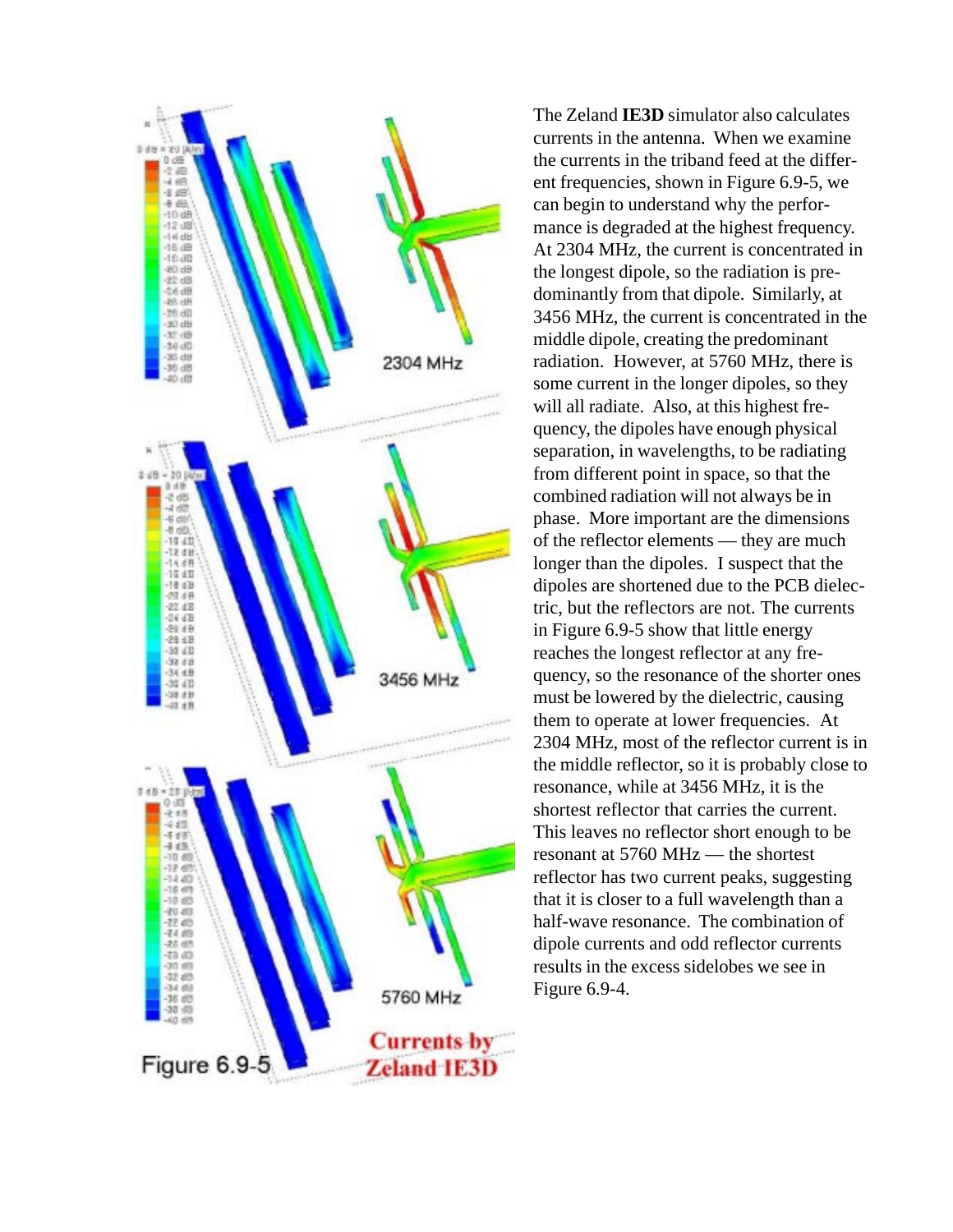The phase center of the triband feed is also well behaved on the lower two bands, about 0.16λ behind the center dipole on each band, toward the reflectors. At 5760 MHz, the phase center is much closer to the dipoles, only  $0.1\lambda$  behind the center dipole, and the wavelength is much shorter. On a deep dish, the focal distance is critical; if we use the most critical phase center, at the highest frequency, it will cost another  $\frac{1}{2}$  dB at 2304 MHz.

In summary, the WA3RMX triband feed, combined with a very deep dish, offers mediocre performance on two bands, 2304 and 3456 MHz, and poor performance on the third band, 5760 MHz. This combination might still be a reasonable compromise for a rover station seeking to maximize capability in minimal volume. For shallower dishes, performance will be poor on all three bands; some other compromise is preferred.

WA5VJB extended the multi-band dipole feed to other frequencies, describing dual-band feeds<sup>6</sup> using traditional wire construction with no dielectric. The two dipoles are slightly above and below the horizontal plane, with the two reflectors behind them in the horizontal plane, each with the appropriate length and spacing from the dipoles for the desired frequency.

These feeds have no PCB, so they are easy to model using the  $NEC2$  program<sup>7</sup> — I chose to model the version for 903 and 1296 MHz. The calculated radiation patterns look pretty good. At both 903 MHz, in Figure 6.9-6, and 1296 MHz, in Figure 6.9-7, the patterns are comparable to the dipolereflector feed of Figure 6.2-1, and the calculated efficiency is good for very deep dishes, of  $f/D =$ 0.25 to 0.3. The dielectric is air so there are no excess losses, and there is apparently very little interaction between the two feeds in the radiation patterns. Since they have a common feedpoint, there is probably more interaction in the input VSWR, but that can be compensated by a bit of fiddling.

The phase centers for this feed on the two bands are very close. At 1296 MHz, the phase center is at the center of the two dipoles, while at 903 MHz the phase center is 0.06λ behind the dipoles, toward the reflector. This is a small difference, and the efficiency at 903 MHz is only 2% lower with the feed position optimized for 1296 MHz.

Similar feeds could probably be made for other pairs of bands with good results. More recently, WA5VJB has developed a dual-band feed for 903 and 1296 MHz, on a printed-circuit board. He was selling them at Dayton last year, but apparently has not published the details. While I have not analyzed this feed, I would expect slightly lower performance due to dielectric loss. Again, this might be a good compromise *for very deep dishes only*, trading a little performance for reproducibility and convenience.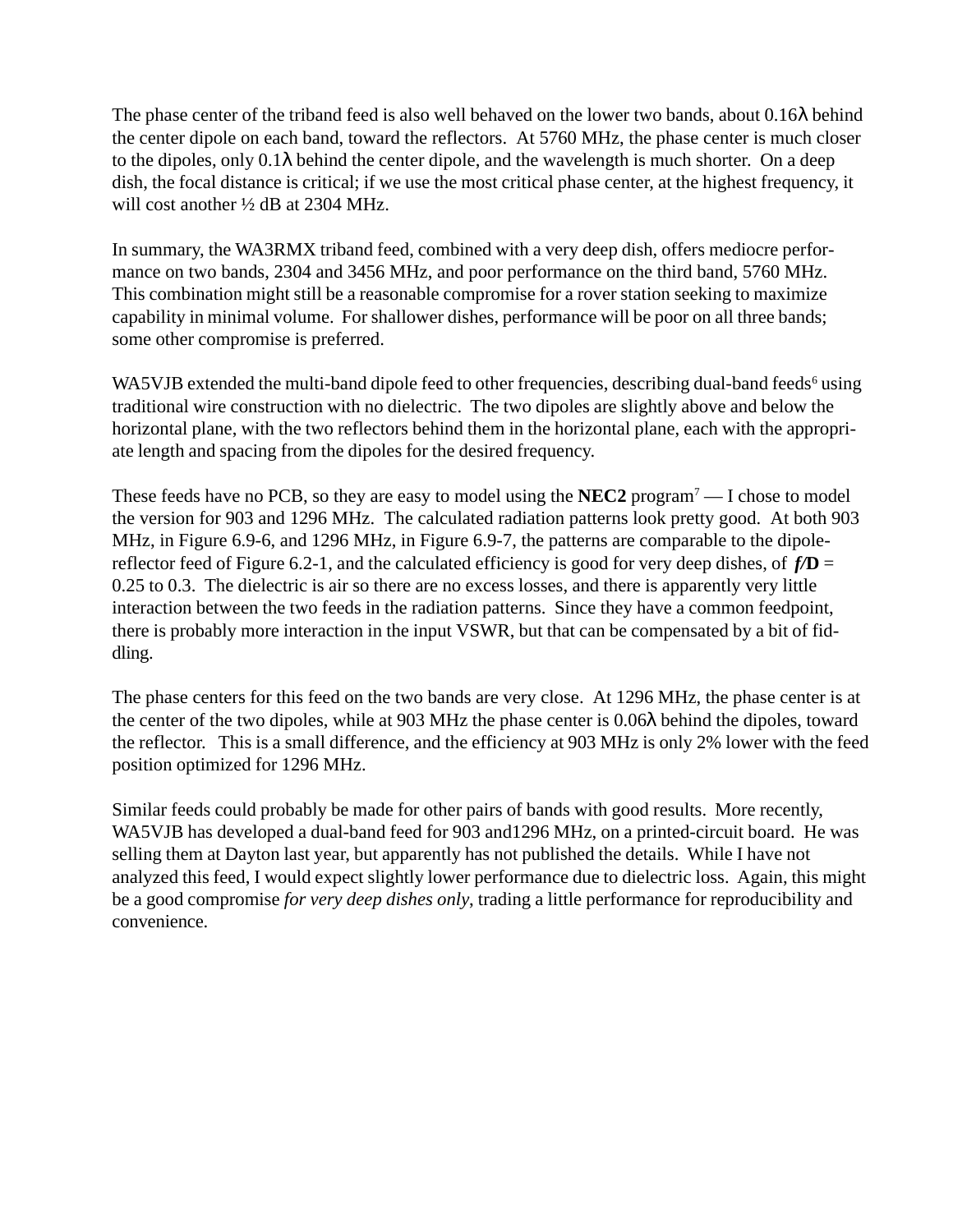

**WA5VJB dual-band dipole feed at 903 MHz, by NEC2**

**W1GHZ 1998**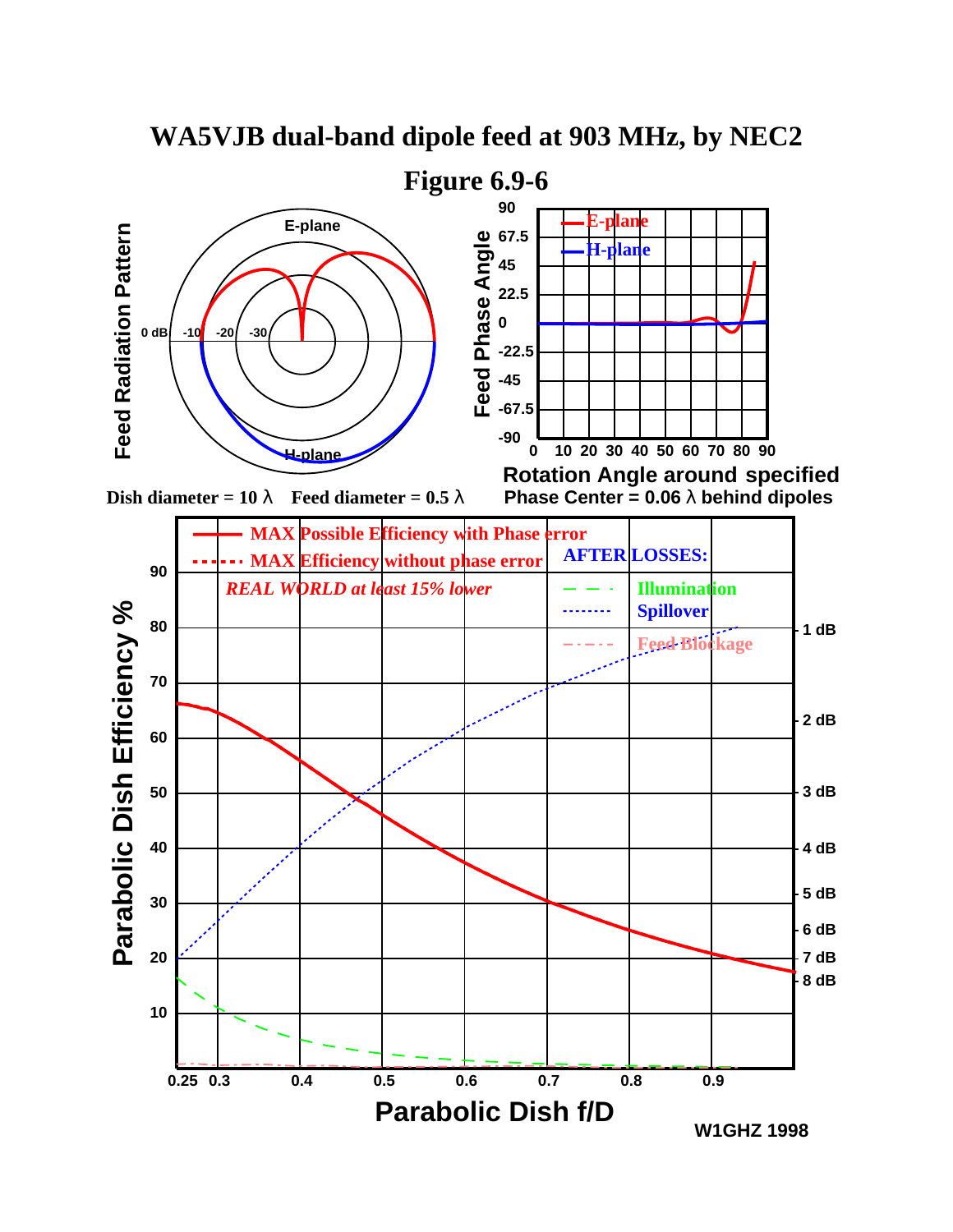

**WA5VJB dual-band dipole feed at 1296 MHz, by NEC2**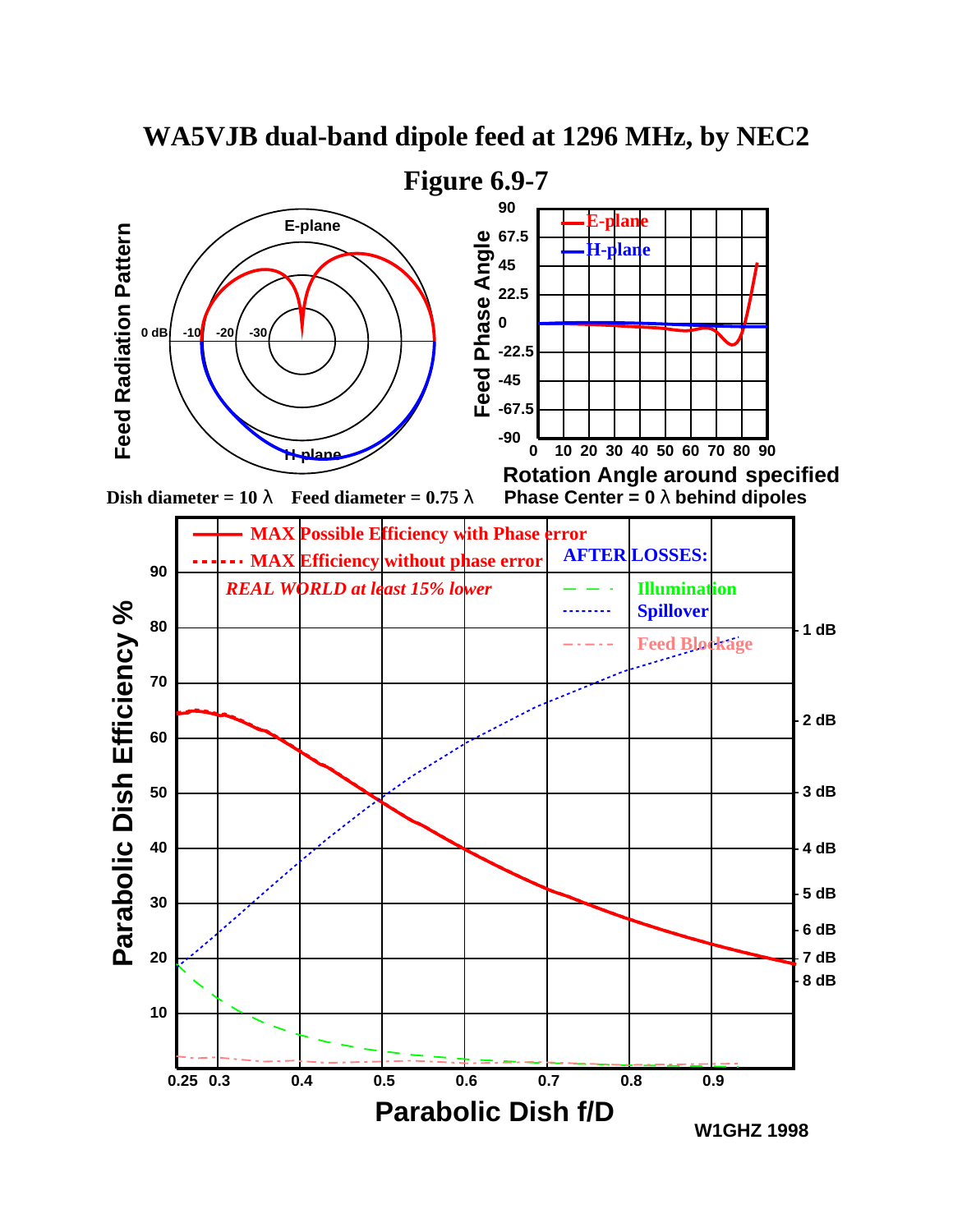#### **6.9.3 Dual-band rectangular horns**

A rectangular horn is inherently broadband — it transforms a waveguide to a larger aperture via a flared section. If the flare is gradual, additional waveguide modes are not excited, so the dominant waveguide mode will be radiated effectively. None of this is frequency specific, so a waveguide that covers more than one band can be used to feed a dual-band horn. The radiation pattern is controlled by the horn aperture dimensions and length, in wavelengths, so the patterns are different at different frequencies, but the dimensions may be adjusted independently to achieve patterns at both bands which are a usable compromise.

I took this approach in developing a dual-band feed<sup>8</sup> for a DSS offset dish at 5760 and 10368 MHz. Standard WR-112 rectangular waveguide just barely covers both bands, so it is the feed to the horn. I developed this horn before I had good pattern calculation capability, so I used G3RPE's graph<sup>9,10</sup> to estimate the beamwidth plus the **HDL\_ANT** program to match the phase centers by adjusting the horn flare length. Since the DSS dish has an equivalent *f/***D** of about 0.7, I picked aperture dimensions from the graph which would be under-illuminate the dish at the higher frequency and overilluminate at the lower frequency. This tendency is natural, since the aperture in wavelengths increases with frequency, which makes the beamwidth narrower. The compromise is degradation by equal amounts at the two bands.

When I made sun noise measurements using this feed, the estimated dish gain on each band was about 1 dB lower than using an optimum feed for each band. Since an optimum feed on the DSS dish measures about 63% efficiency, the estimated efficiency for the dual-band horn is roughly 50%. Our compromise is 1 dB less gain on each band in exchange for dual-band capability.

Now, of course, it is easy to calculate radiation patterns for a rectangular horn. For the dual-band horn, these are shown in Figure 6.9-8 at 5760 MHz and in Figure 6.9-9 at 10368 MHz. The pattern at 5760 MHz is quite good, while the 10368 MHz pattern has a large sidelobe in the E-plane. As expected, the calculated efficiencies indicate under-illumination of the dish at the higher frequency and over-illumination at the lower frequency. Both frequencies are about the same amount below peak efficiency, so we have achieved the desired compromise. The dual-band feedhorn has aperture dimensions of 61 mm in the H-plane, 44.5 mm in the E-plane, and an axial length of 76 mm.

Figures 6.9-8 and 6.9-9 both plot the efficiency using the 10 GHz phase center, which is inside the horn by 0.3λ, or about 9 mm. The best phase center for 5760 MHz is not much different. Attempts to improve this horn were unsuccessful; no change in dimensions would improve the calculated efficiency on both bands. Most changes moved the phase centers apart at the two frequencies, which would hurt dual-band performance.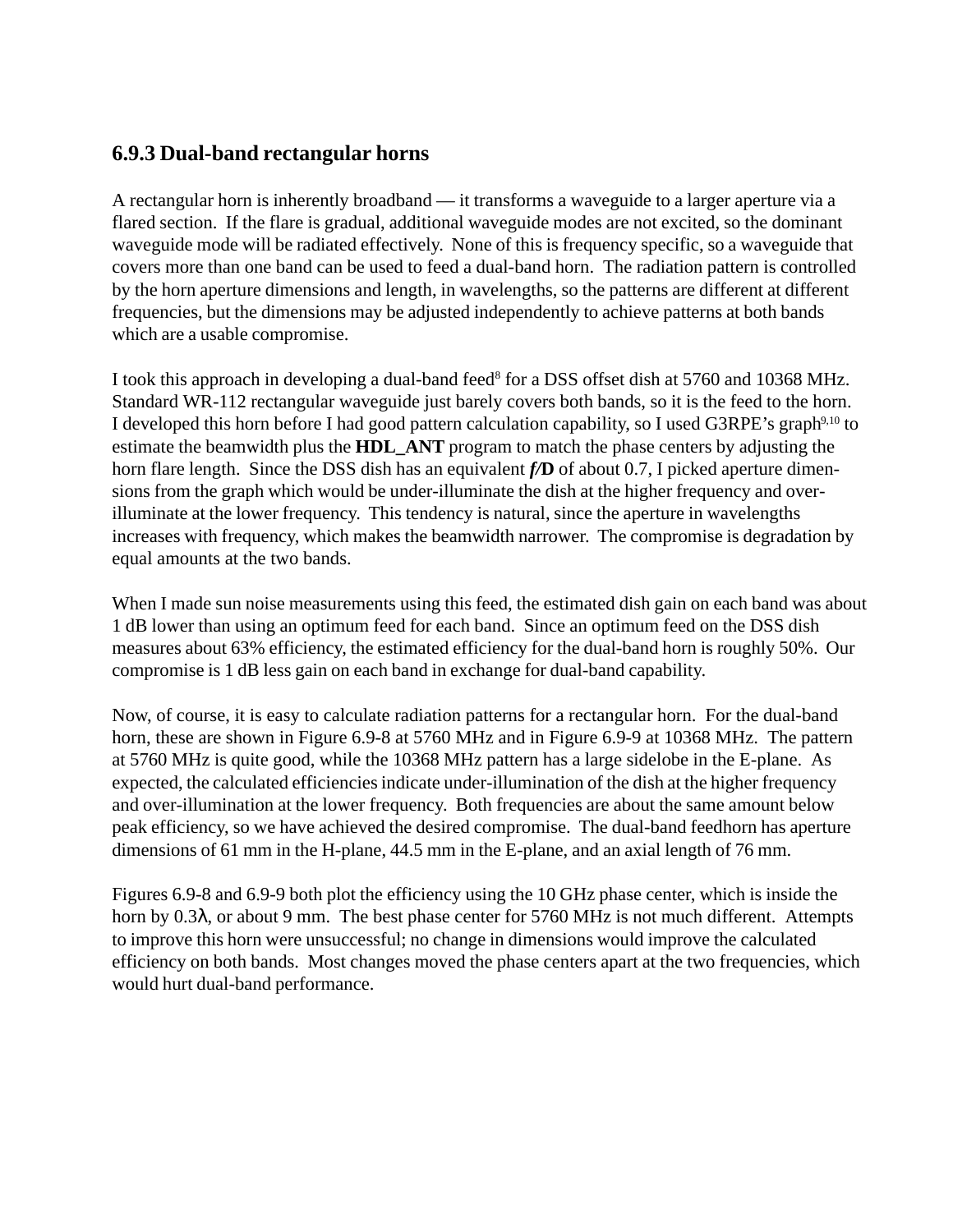

# **Dualband WR-112 offset rect. feedhorn at 5.76 GHz, by P.O.**

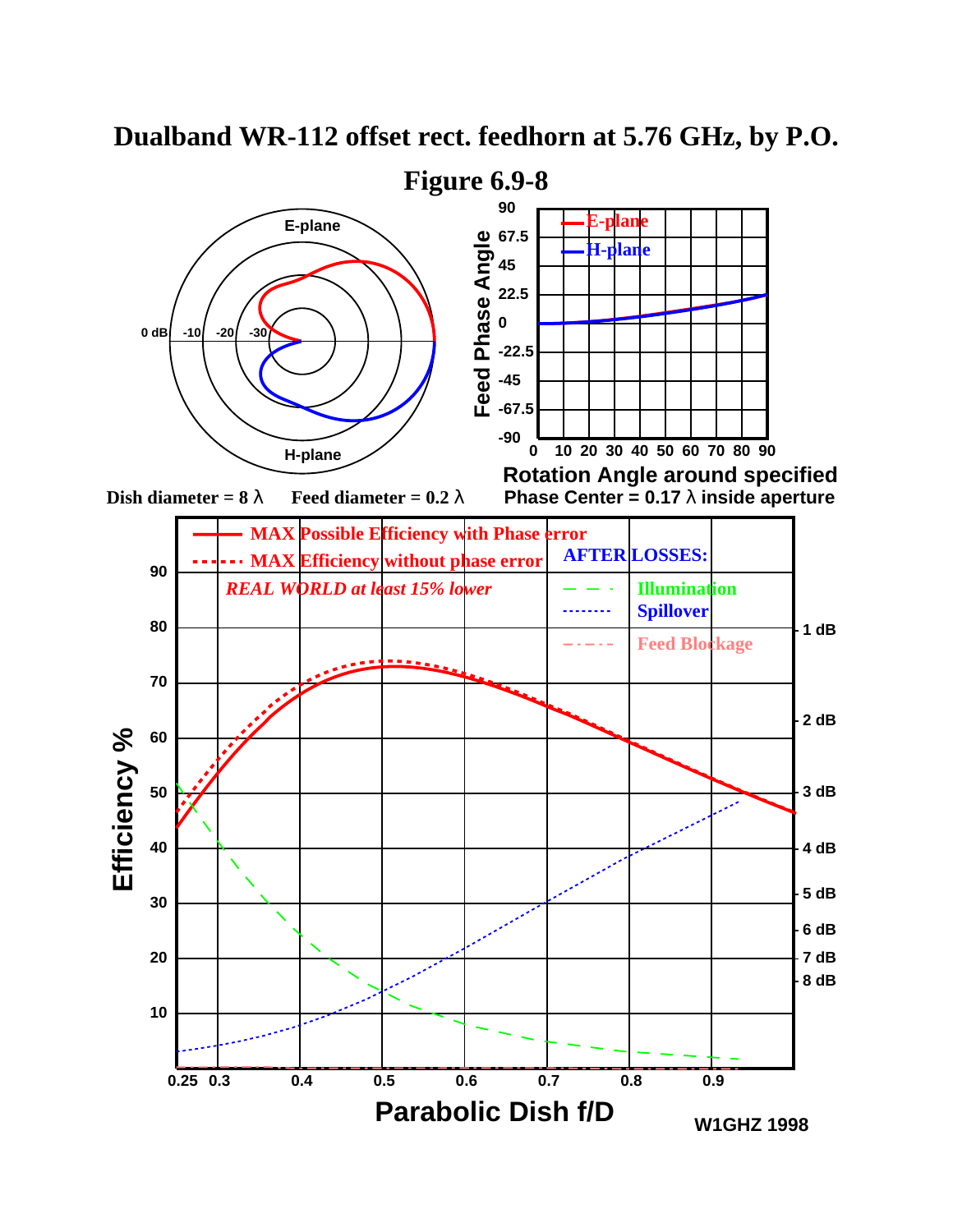# **Dualband WR-112 offset rect. feedhorn at 10.368 GHz, by P.O.**

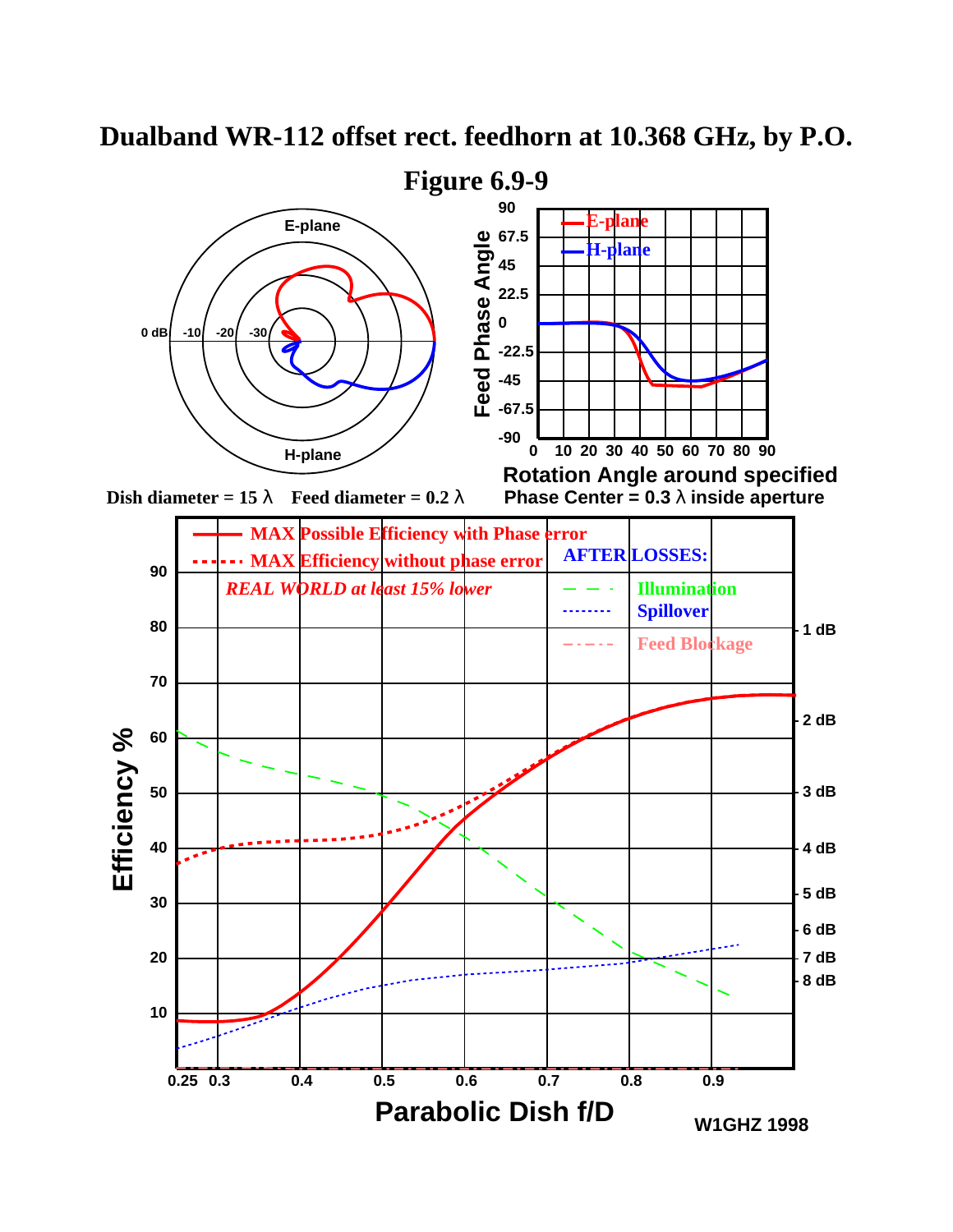K1LPS suggested that the one-meter offset dishes that are becoming readily available would be good for 3456 and 5760 MHz. A dual-band feed could be useful if we could come up with one. Since the previous feed suggested that a simple compromise design would be adequate, so I used **HDL\_ANT** to design a rectangular feedhorn for a 4.46 GHz — the geometric mean of the two target frequencies. The radiation patterns and calculated efficiency are plotted in Figure 6.9-10 at 3456 MHz and Figure 6.9-11 at 5760 MHz. For an offset dish with an equivalent *f/***D** around 0.7, the efficiency is about the same on both bands, probably a dB down from an optimum single-band feed. The two phase centers are close enough that the lower band suffers by only 1 or 2% at the 5760 MHz phase center, inside the horn by 0.36λ, or about 19 mm. The horn is 69.5 mm long, with aperture dimensions of 96 mm in the H-plane and 72.5 mm in the E-plane — enter these dimensions in **HDL\_ANT** to generate a template.

For most adjacent pairs of bands, there is a standard rectangular waveguide usable on both. However, rectangular horns make good feeds only for *f/***D** larger than about 0.5, so they are best for offset dishes. Most common conventional dishes are deeper, so we must find other dual-band horns.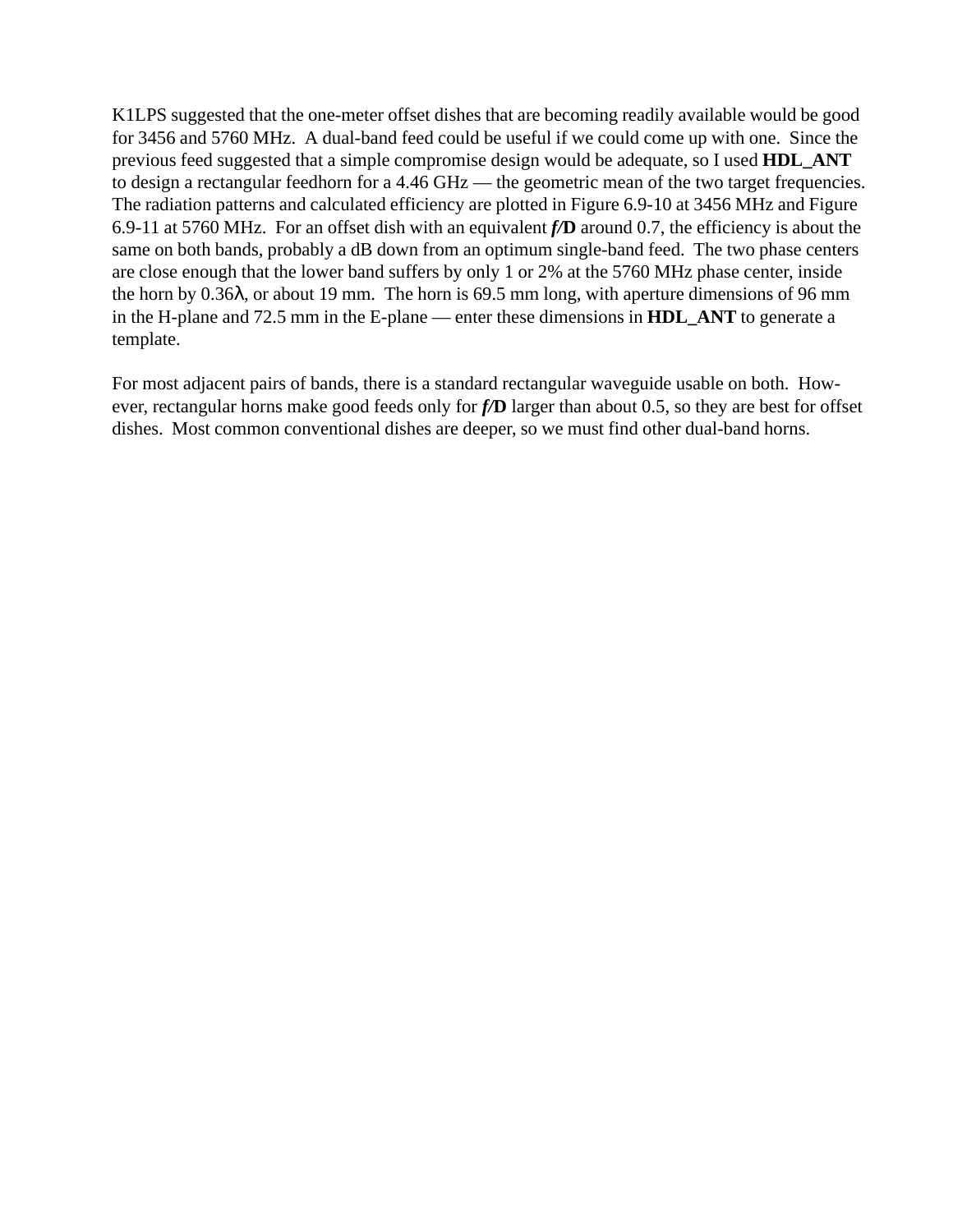

**Dualband WR-187 offset rect. feedhorn at 3456 MHz, by P.O.**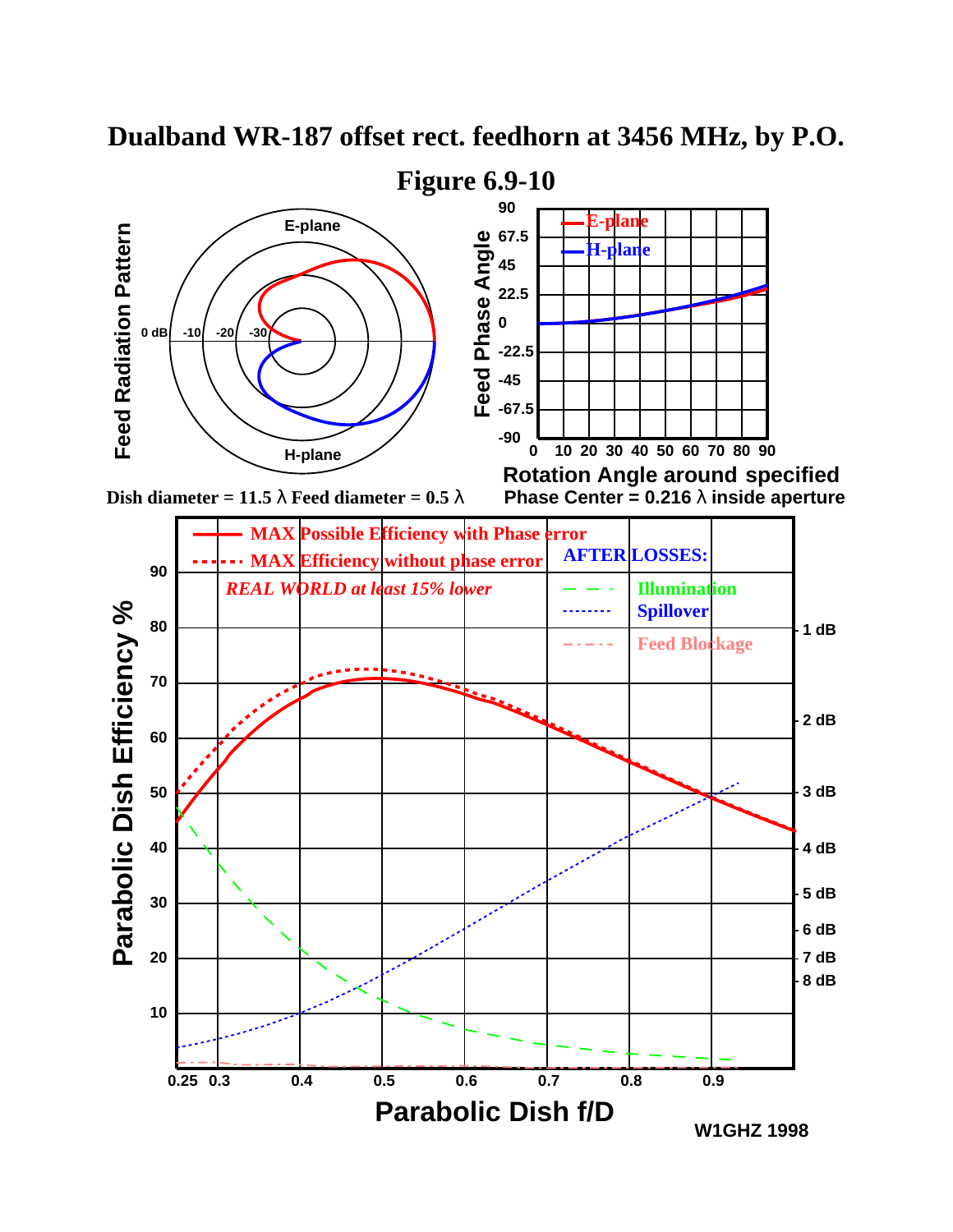

**Dualband WR-187 offset rect. feedhorn at 5760 MHz, by P.O.**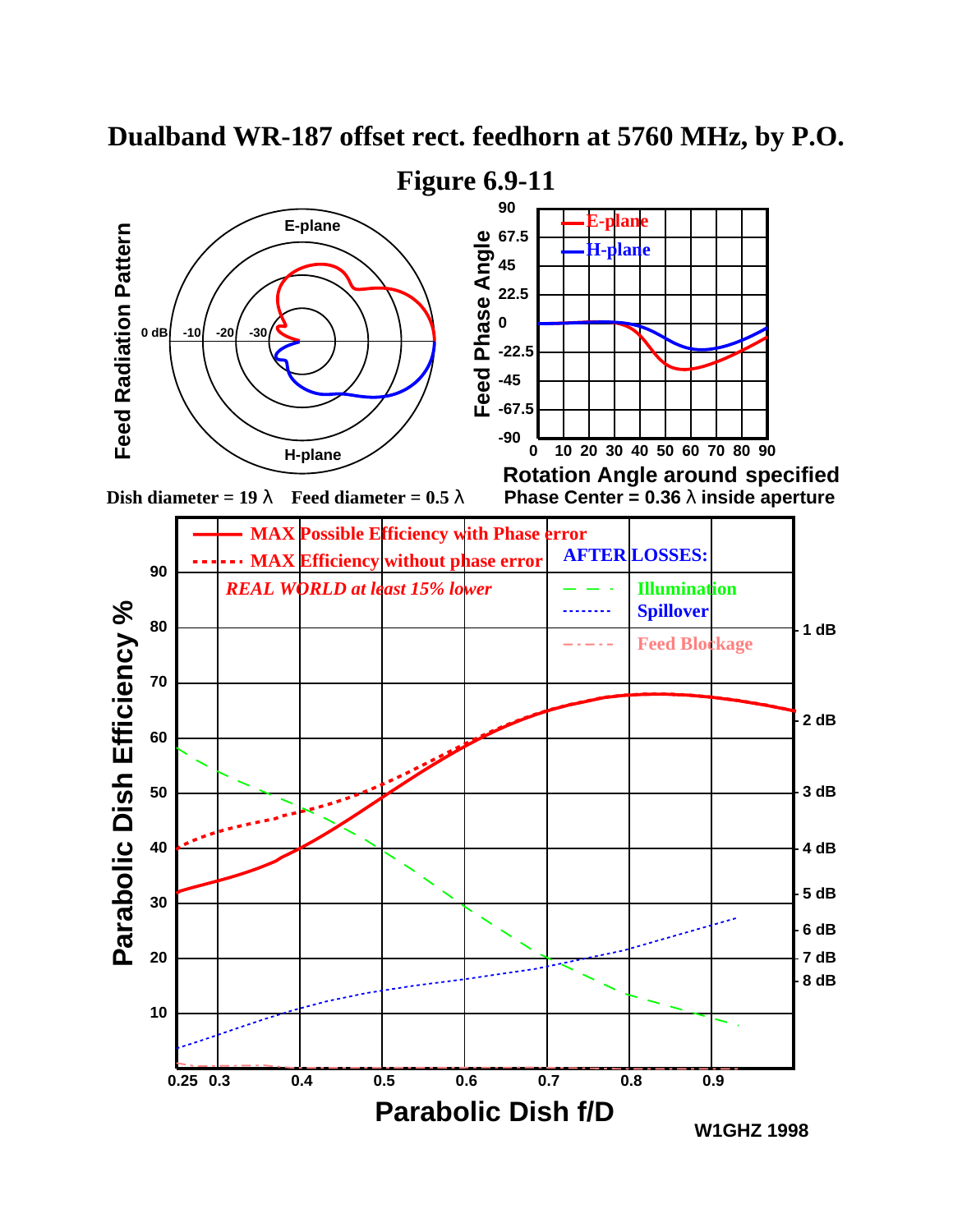#### **6.9.4 Dual-band cylindrical horns**

A cylindrical horn, like the coffee-can feed, is only usable over a limited range of frequencies before additional waveguide modes distort the pattern. W5LUA has developed two dual-band cylindrical feedhorns $11$ ; each resembles a coffee-can feed in series with a smaller can. The lower frequency horn is in front of the smaller, higherfrequency horn, with a separate feed probe in each. At the lower frequency, there should be little effect — this is a coffee-can feed with a small waveguide (beyond cutoff) behind it in the center of the closed end. At the higher frequency, however, the radiation from the small horn must pass through a larger diameter section to reach the larger aperture. We know from the dual-mode feeds in Chapter 6.5 that the increase in diameter will propagate additional waveguide modes; if the length of the larger-diameter horn is right, the additional modes can help rather than hurt performance.



Figure 6.9-12 W5LUA Dual-band feed For 2304 and 3456 MHz

The larger W5LUA dual-band feed, for 2304 and 3456 MHz, has a direct step in diameter between the two sections; dimensions are shown in Figure 6.9-12. At 2304 MHz, the radiation pattern calculated by **NEC2**, in Figure 6.9-13, is similar to the coffee-can feed of Figure 6.3-1, with good efficiency peaking at *f/***D** around 0.4. At 3456 MHz, the pattern in Figure 6.9-14 shows the narrower beamwidth expected of a larger aperture, with best  $f/D$  around 0.5, and some additional sidelobes. Phase center on both bands is at the center of the aperture. Patterns measured by W5ZN at both frequencies are included as dashed green lines; the main lobes, which illuminate the reflector, correspond reasonably well with calculated patterns. There are some discrepancies in the side and back lobes, but the calculated efficiencies and range of best *f/***D** are very similar.At a compromise *f/***D** around 0.45, this feed should provide good efficiency on both bands, perhaps 50%; this is within about one dB of the best single-band feeds.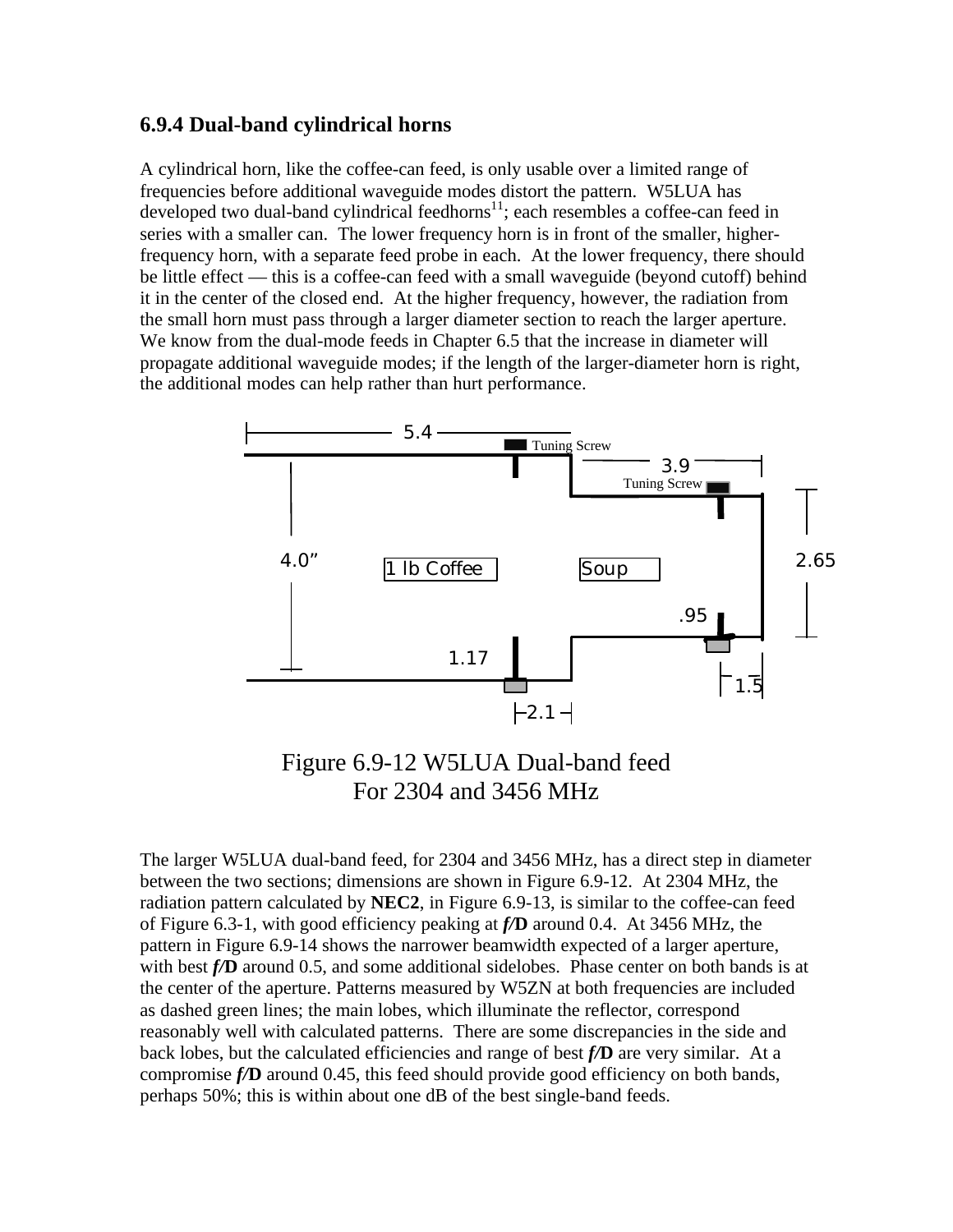

## **W5LUA dual-band cylindrical feed at 2304 MHz, by NEC2**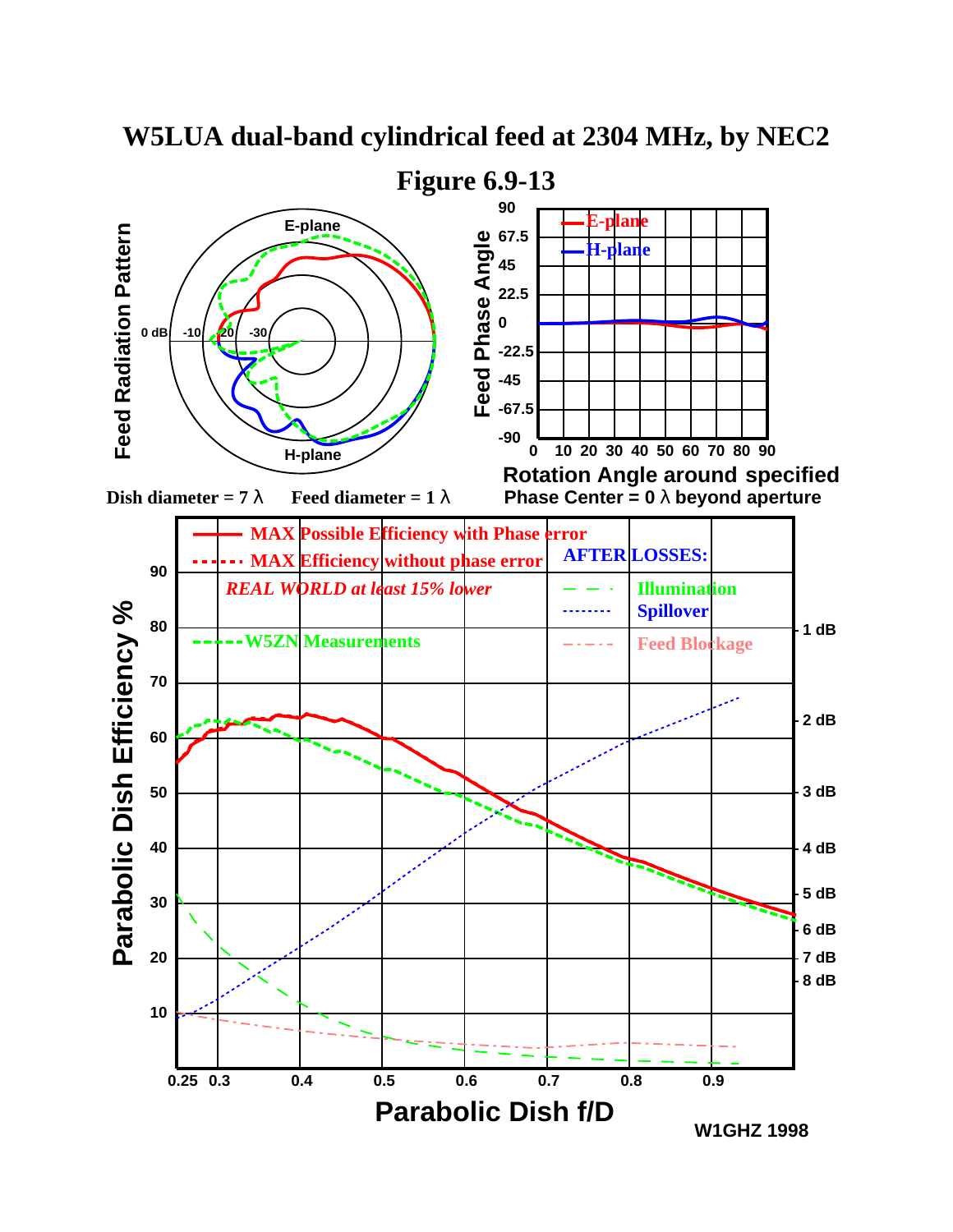

**W5LUA dual-band cylindrical feed at 3456 MHz, by NEC2**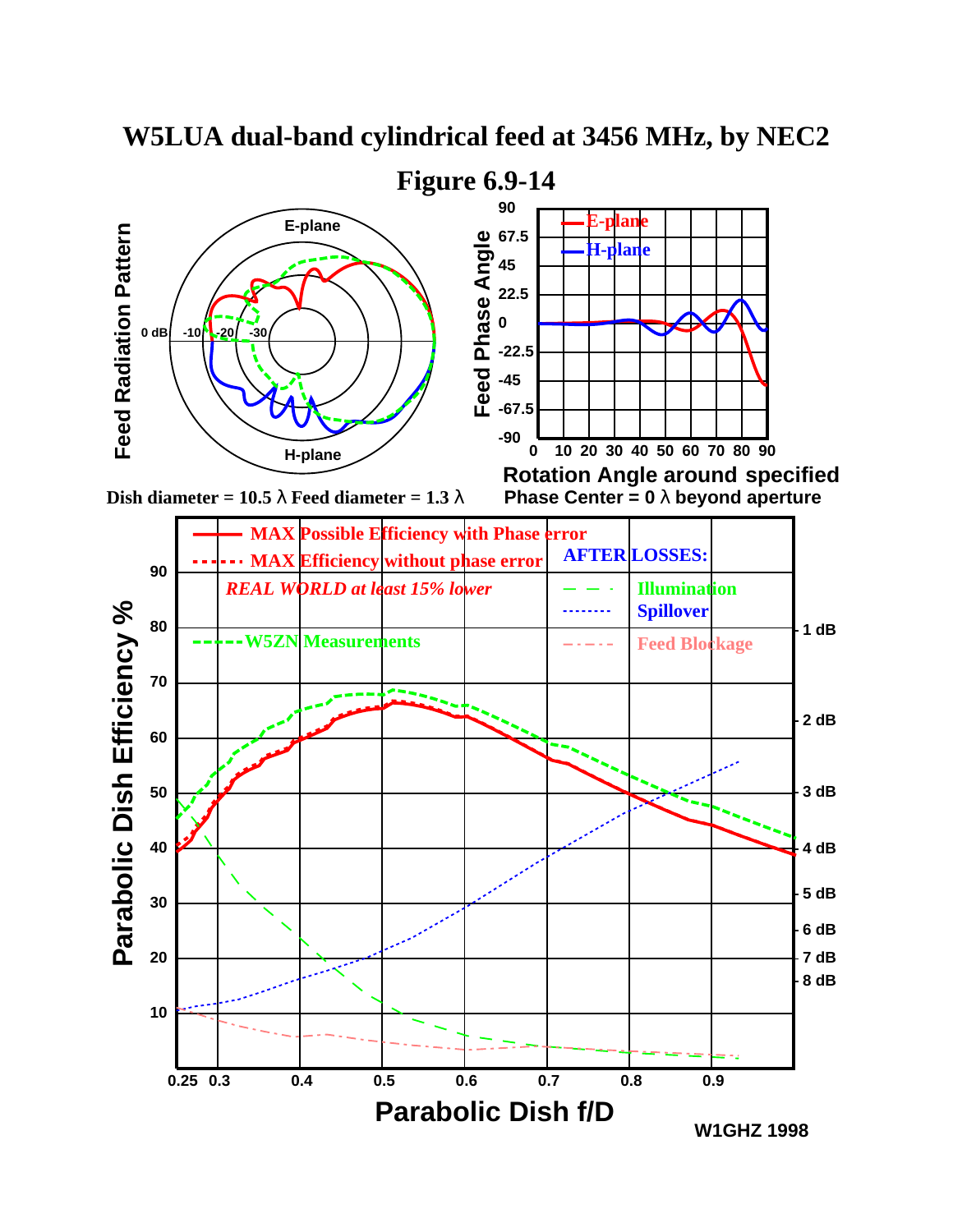W5ZN also measured dish gain on both bands using this feed. Unfortunately, the dish was much too deep for this feed, with *f/***D**=0.3, and very small, only 7λ diameter at 2304 MHz. From Figure 6.7-12, we can estimate that a dish this small suffer nearly a dB of diffraction loss, so the 37% efficiency at 2304 MHz calculated from the gain measurement is in the right ballpark. At 3456 MHz, the very deep dish suffers large illumination loss with this feed — from Figure 6.9-14, nearly a dB loss. Thus, the 36% efficiency at 3456 MHz calculated from the gain measurement is about what we would predict from the curve. With a larger, shallower dish, this feed is capable of better performance.

The smaller W5LUA dual-band feed, for 5760 and 10368 MHz, with dimensions shown in Figure 6.9-15, has a flared section between the two diameters like the W2IMU dual-mode feed in Chapter 6.5. In fact, the feed looks just like a 10 GHz dual-mode feed with a second feed probe for 5760 MHz added in the output section. The 1.5 inch diameter output section is 1.31λ at 10.368 GHz, exactly the dimension used by W2IMU; at 5760 MHz, it is 0.73λ in diameter, a good size for a coffee-can feed. The only discrepancy is that the 37° flare angle and the length of the output section are both slightly larger than the W2IMU dimensions; whether this is to optimize dual-band operation or simply to utilize available materials, I don't know.

The performance of this dual-band feed is about what we might expect from the description. At 5760 MHz, in Figure 6.9-16, the feed has a radiation pattern and calculated efficiency very similar to the coffee-can feed of Figure 6.3-1, with good efficiency peaking at *f/***D** around 0.35. The measured pattern has a similar but slightly narrower main lobe, so that the best *f/***D** is slightly higher. In Figure 6.9-17, the feed at 10368 MHz has a radiation pattern and calculated efficiency like a W2IMU dualmode feed, with best efficiency at an at *f/***D** around 0.55. The pattern is not quite as clean as a singleband dual-mode feed, probably due to the combination of slightly different dimensions and the distortions caused by the additional probe. There is also less correlation at the higher frequency between calculated and measured patterns, shown as green dashed lines in the plot. The measurement intervals are too large to capture the many lobes seen in the calculation, but the overall sidelobe level is higher, reducing the calculated efficiency.

As a dual-band feed, the best compromise *f/***D** is about 0.45, where the calculated efficiencies are about the same. We might expect good efficiency on both bands, perhaps approaching 50%. W5ZN measured the gain on a 24-inch dish with  $f/D$ =0.45; the equivalent efficiency was 52% at 5760 MHz and 41% at 10GHz, about what we might predict from the measured patterns. The phase center for both bands is in the center of the aperture.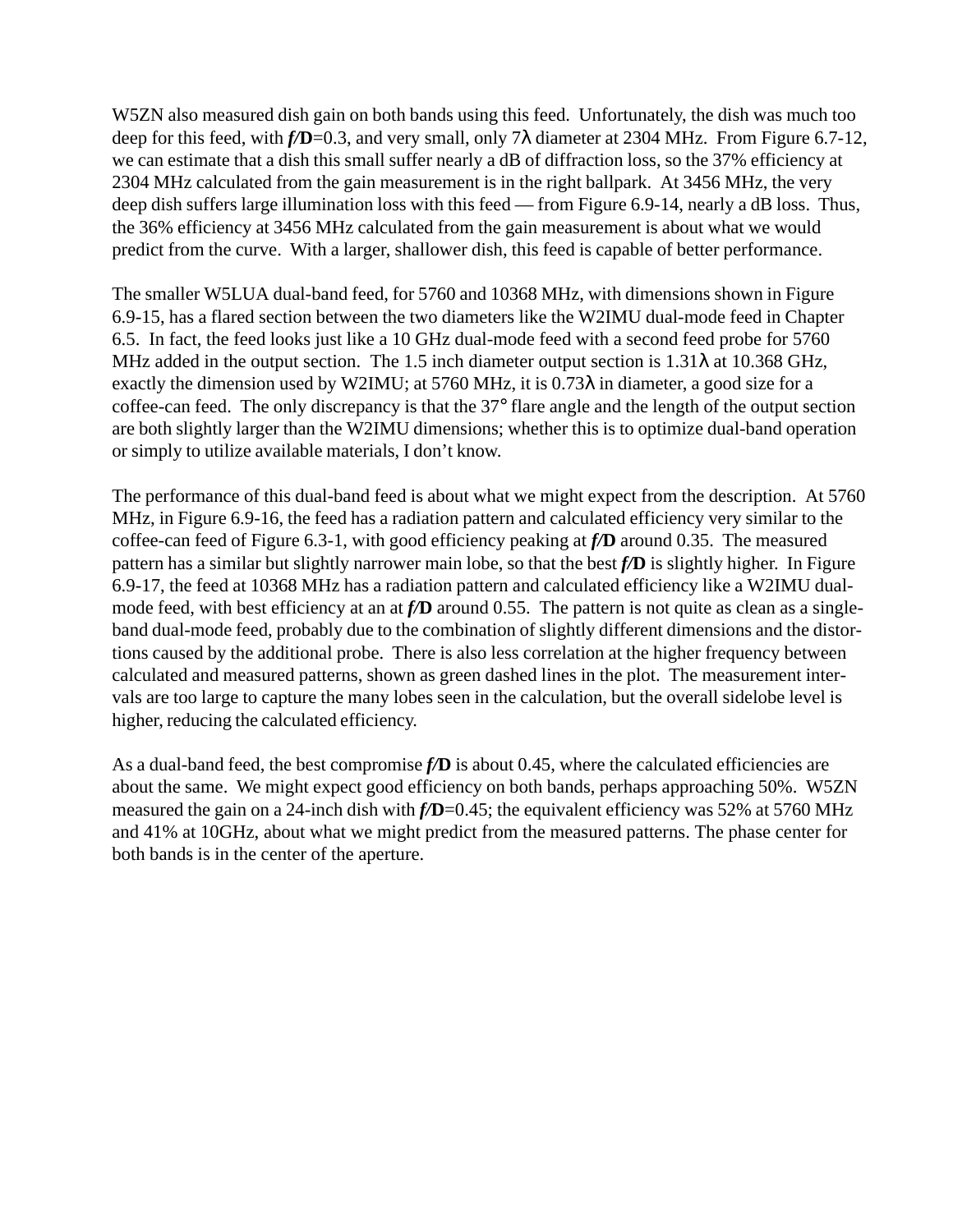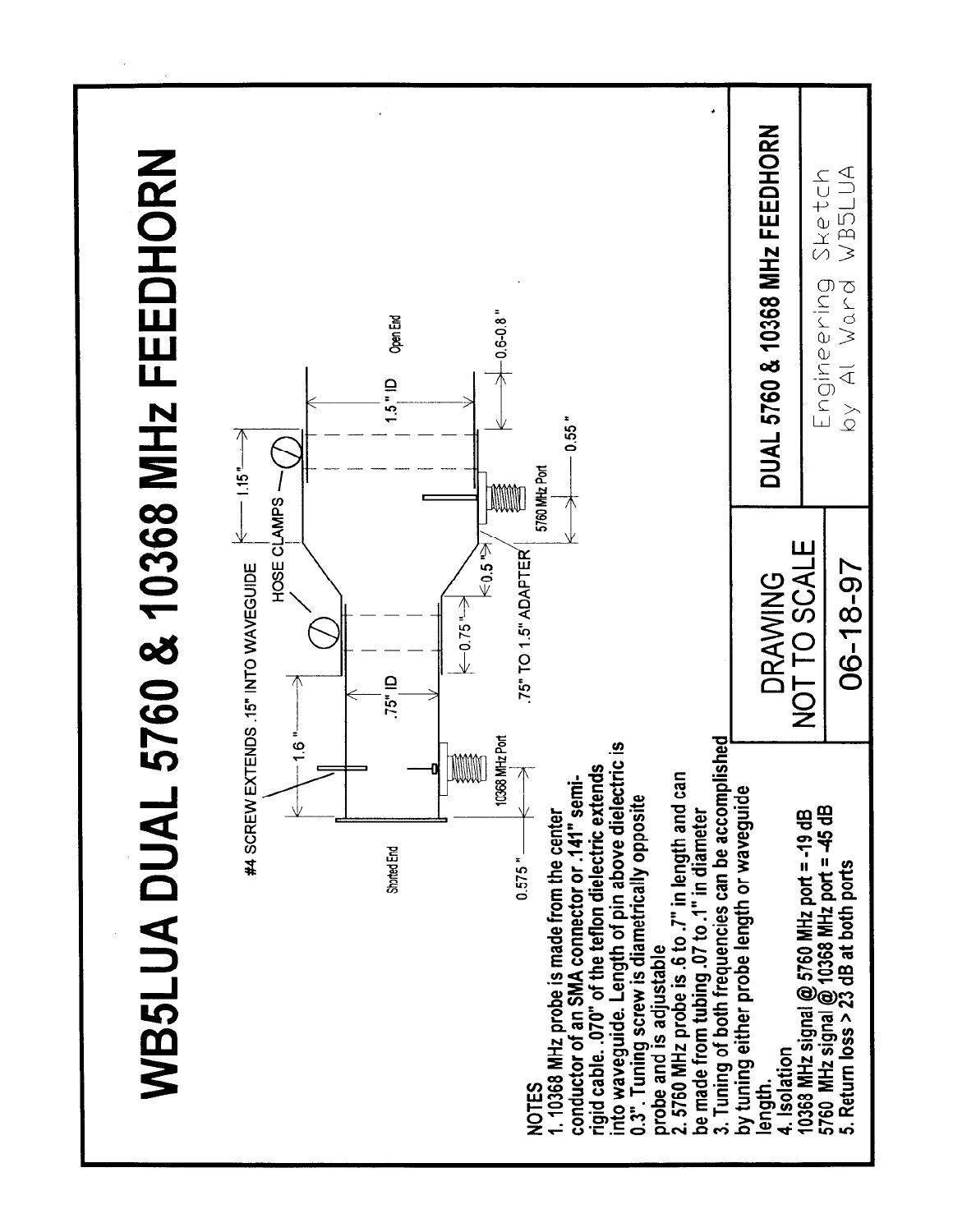

# **W5LUA dual-band small cyl. feed at 5760 MHz, by NEC2**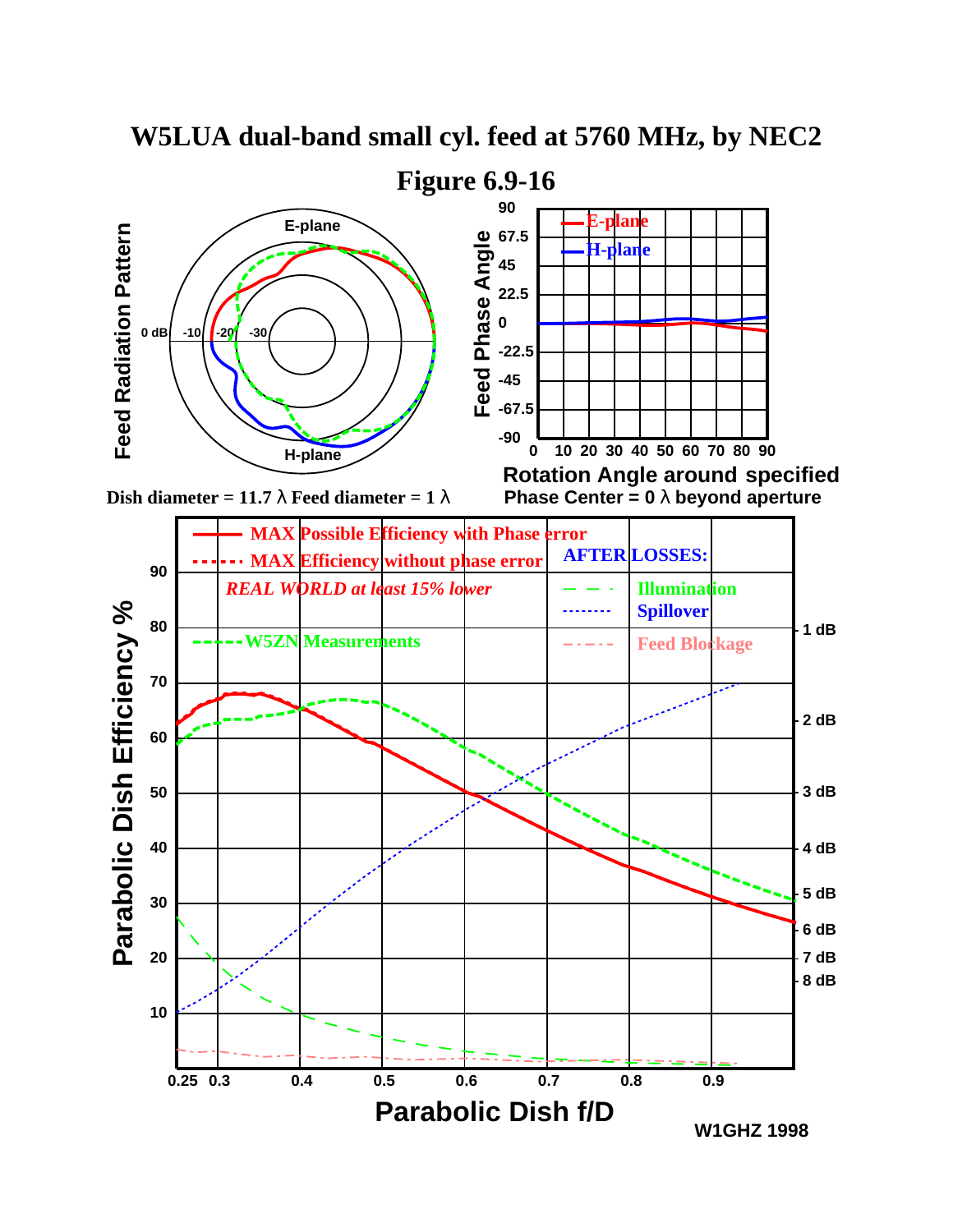

**W5LUA dual-band small cyl. feed at 10368 MHz, by NEC2**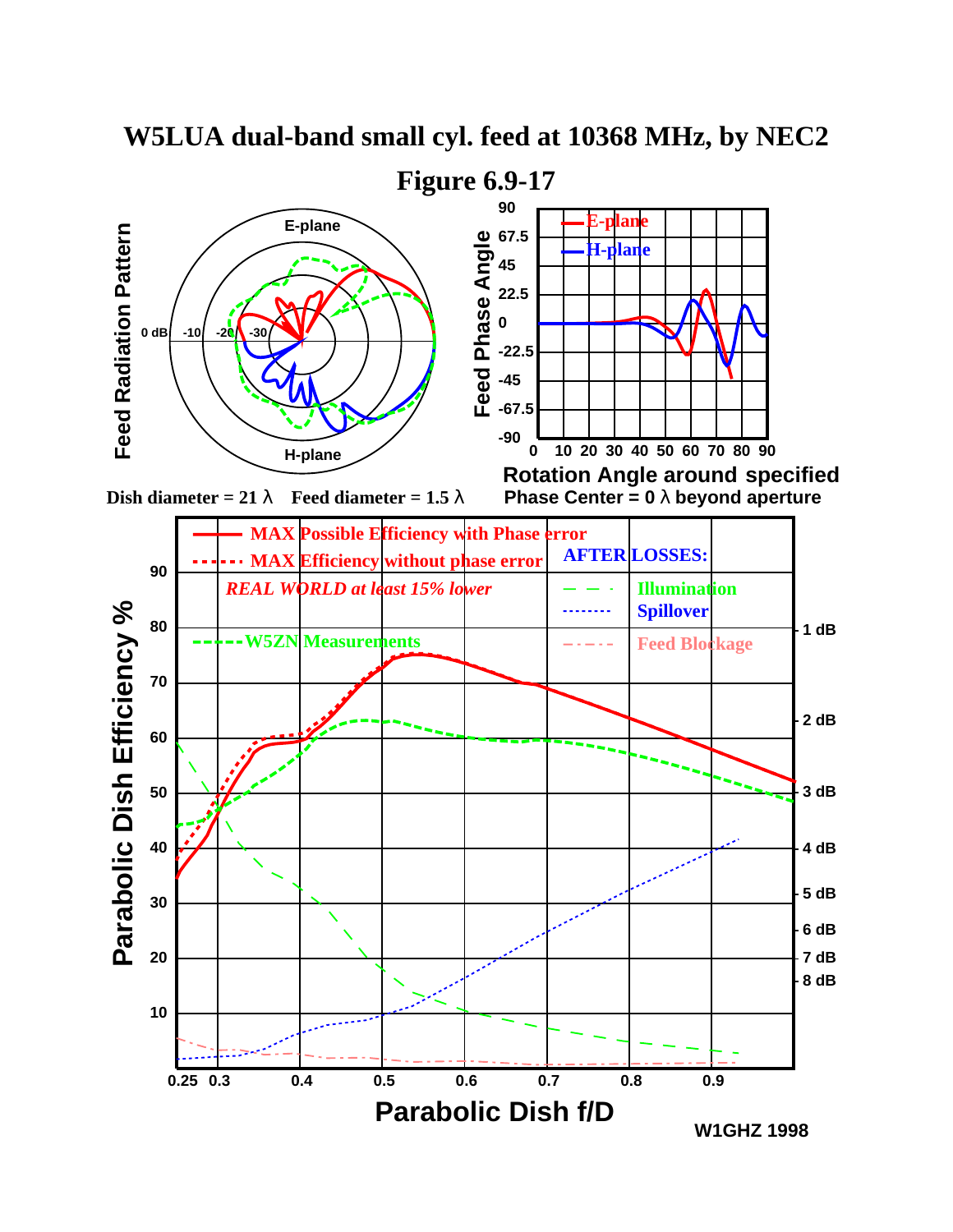#### **6.9.5 Dual-band mixed horns**

W5ZN has described<sup>2</sup> and measured an interesting dual-band feed for 10 and 24 GHz. It appears to be a coffee-can feed for 10 GHz, made from  $\frac{3}{4}$ " copper water pipe, with a section of WR-42 waveguide for 24 GHz attached to the back; dimensions are shown in Figure 6.9-18. The waveguide is the feedline for 24 GHz, while a coaxial probe is the input at 10 GHz; at 10 GHz, the waveguide is far beyond cutoff, so it should have no effect.



Since I don't have confidence in using **NEC2** for rectangular waveguides, I used another Zeland<sup>7</sup> 3D-simulation program to model this feed, Zeland **Fidelity**. At 10 GHz, as we can see in Figure 6.9-19, radiation pattern and calculated efficiency very similar to the coffeecan feed of Figure 6.3-1, with good efficiency peaking at *f/***D** around 0.35 to 0.4. The W5ZN measurements, shown as green dashed lines in the plots, show similar patterns and calculated efficiency. The surprise is at 24 GHz, where the performance is even better. In Figure 6.9-20, the calculated efficiency is very good, with best *f/***D** around 0.4 to 0.5. I expected the large 10 GHz feed probe to distort the 24 GHz pattern,

so I calculated the 24 GHz patterns with the probe both open and shorted; the results were identical, suggesting that the 10 GHz probe adds no ill effect. The measured patterns show some differences, but a similar calculated efficiency curve.

The phase center at 10 GHz is in the center of the aperture, while at 24 GHz, the phase center is 0.2λ inside the aperture. W5ZN reports<sup>3</sup> a similar phase center in the field but not on the antenna range. I recently found a paper12 that shows that a range length of **100**•**D2 /**λ, or *fifty times the Rayleigh distance*, is needed to accurately locate the dish focus; on a short range, the difference could as much as a half-wavelength. For Joel's 24-inch dish at 24 GHz, a range length of nearly two miles would be needed to accurately adjust the focus. *Lesson: don't try to adjust a feed position in your backyard!*

At a compromise *f/***D** of about 0.4, we might expect good efficiency from this feed on both bands, perhaps 50%. W5ZN made gain measurements using this feed on a 24-inch dish with *f/***D**=0.45. At 10.368 GHz, the equivalent efficiency was 46%, while at 24 GHz, the equivalent efficiency was down to 42% (which is still 40.0 dB of gain!). Other factors, like reflector surface accuracy, become very important at 24 GHz.

What is exciting for this dual-band feed is the potential for aiming a dish of reasonable size on 24 GHz, where the beamwidth is extremely sharp. If we can peak the dish accurately on 10 GHz, where the beamwidth is 2.4 times broader and we probably have higher power available, then we have a much better chance for a 24 GHz contact.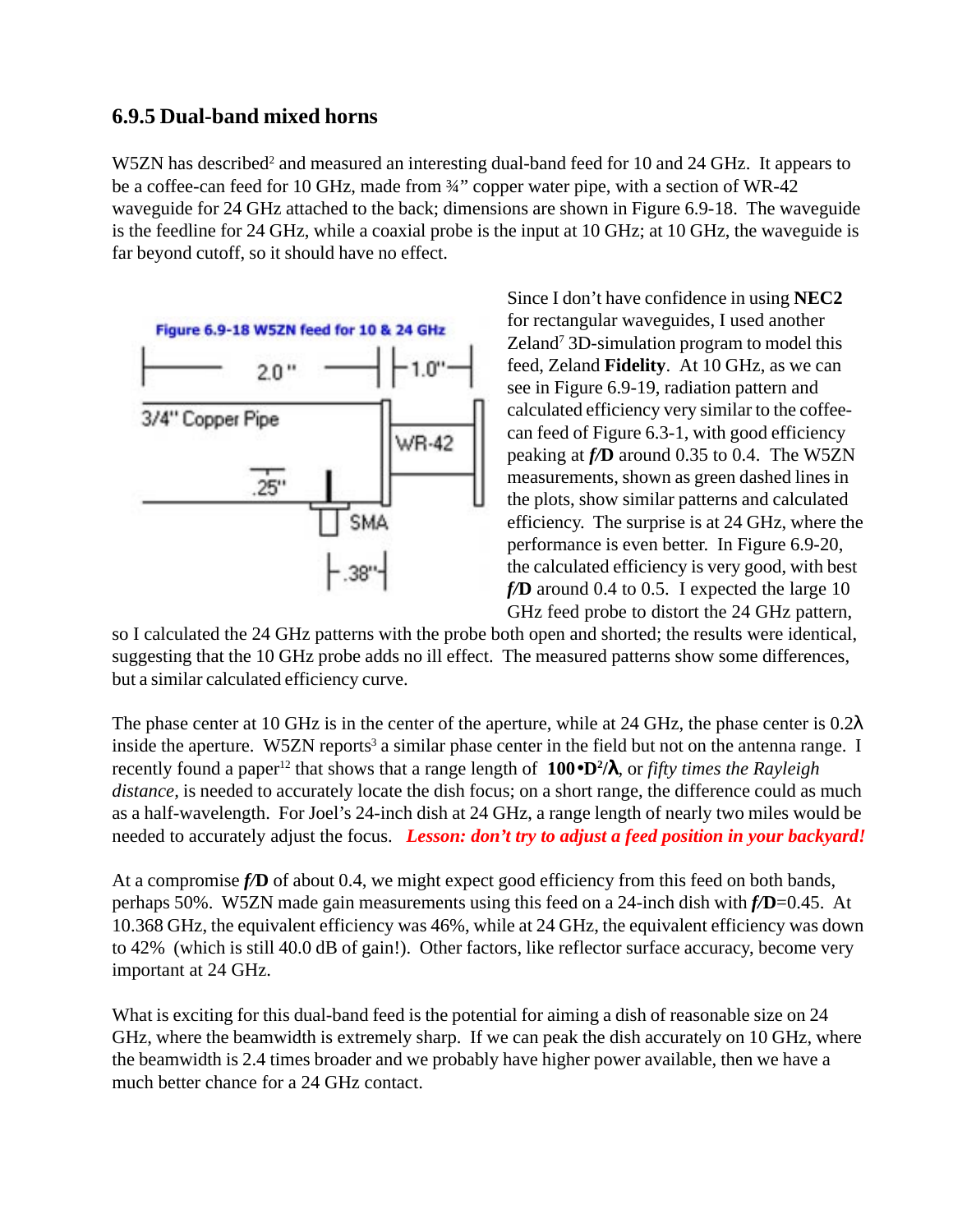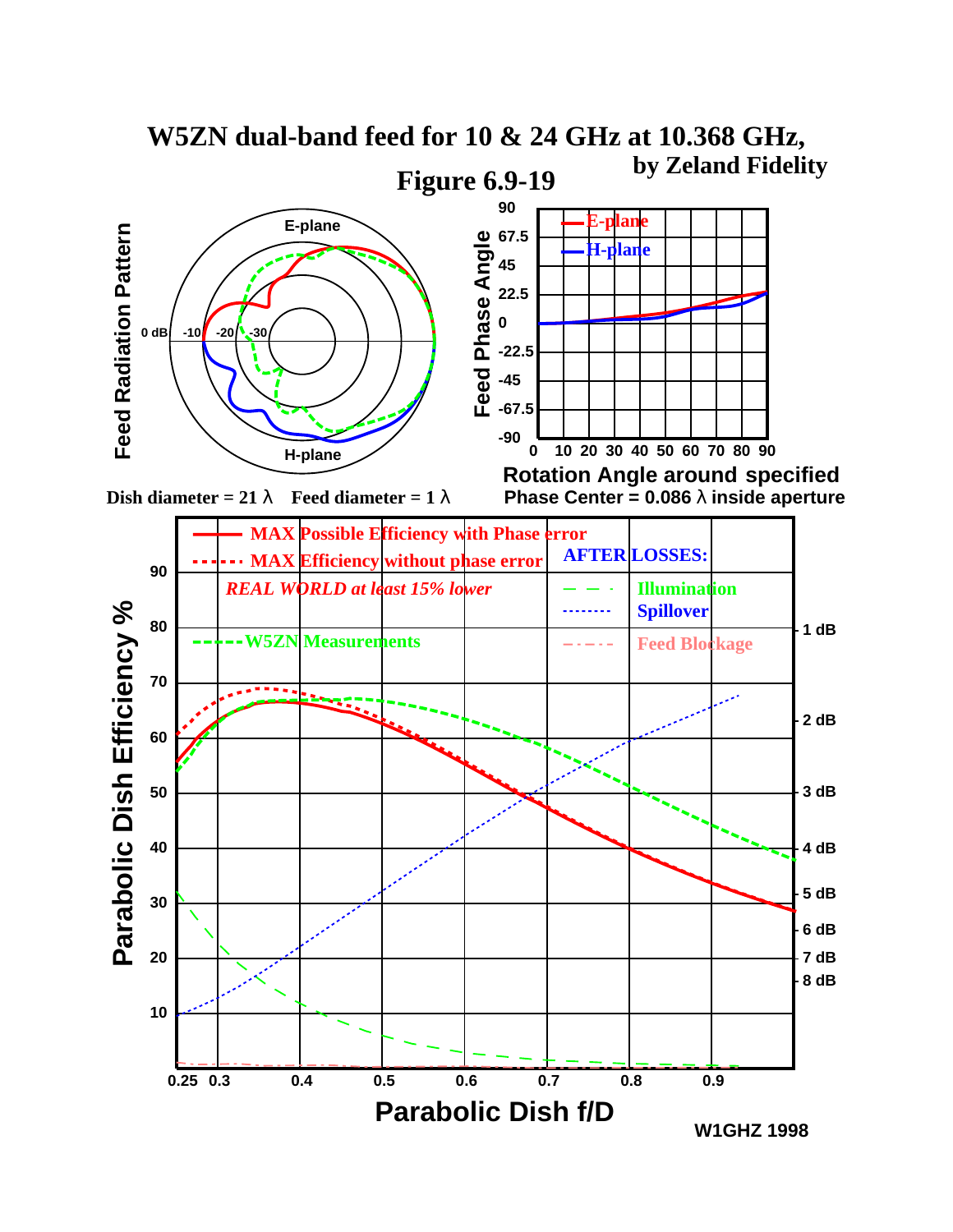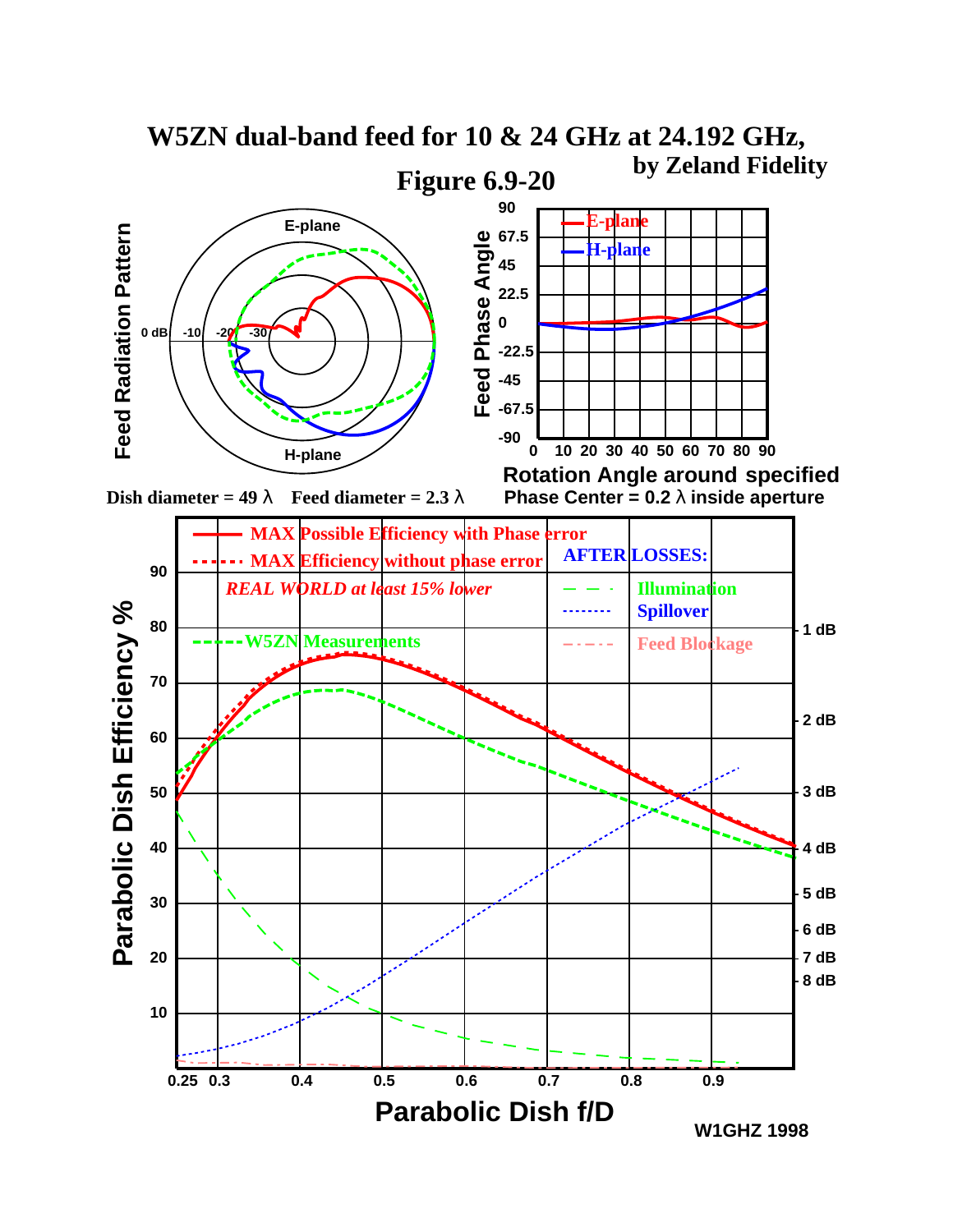At Microwave Update '99 in Dallas, W5ZN was making feed pattern measurements<sup>13</sup>. AA6IW brought a 10 and 24 GHz dual-band feedhorn for measurement. I didn't get the dimensions, but I did take a photo — Figure 6.9-21. The feedhorn looks like a 10 GHz Chaparral-style feed (Section 6.3.4) with a WR-42 waveguide input for 24 GHz in the back, like the W5ZN horn. To model this feed, I added two choke rings to the W5ZN horn model, 8.8 mm deep by 44 mm and 66 mm in diameter, with the ring openings flush with the horn aperture. At 10 GHz, the choke rings provide the improvement we might expect: the radiation patterns and calculated efficiency in Figure 6.9-22a are very



similar to the Chaparral feed in Figure 6.3-16. The measured pattern on the AA6IW feed is very similar. At 24 GHz, however, the choke rings reduce the performance slightly; Figure 6.3-22b shows calculated efficiency reduced by a larger rear lobe and by phase error. Again, the measured pattern at 24 GHz does not agree exactly, but does show the same trends for calculated efficiency and *f/***D**.

For both bands, the best *f/***D** is in the 0.4 to 0.5 range, but the phase centers are farther apart: in the center of the aperture at 10 GHz, and 0.3λ inside the aperture at 24 GHz. Because of the wide frequency separation, using the 24 GHz phase center for both bands caused very little degradation at 10 GHz.

Since the addition of the choke rings improved the 10GHz efficiency at the expense of 24 GHz performance, perhaps moving the rings back away from the horn aperture might find a better balance. Backing off the rings by ¼λ at 24 GHz, or about 3mm, produced the desired result: Figure 6.3-23 shows better 24 GHz efficiency without significantly decreasing the 10 GHz performance. Also, the phase center is very close to the center of the aperture at both frequencies. This feed can really provide excellent performance at both bands for an *f***/D** range around 0.4 to 0.5.

Both versions of this feedhorn are pretty good for dual-band operation at 10 and 24 GHz, with the plain version favoring 24 GHz and the ones with choke rings favoring 10 GHz. Perhaps further optimization of the dimensions could better balance the compromise. The best choice for very small dishes would be the plain feed to minimize feed blockage.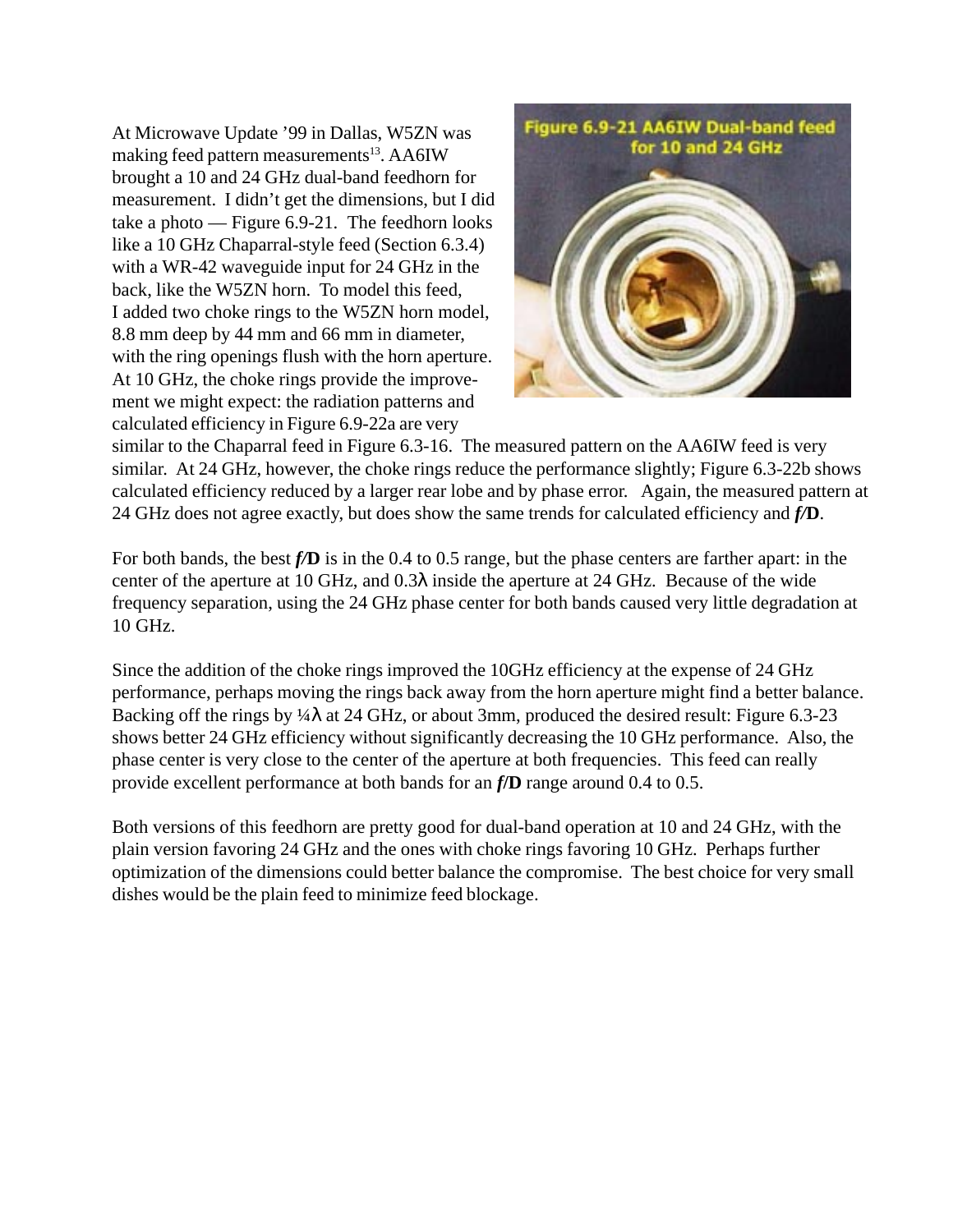